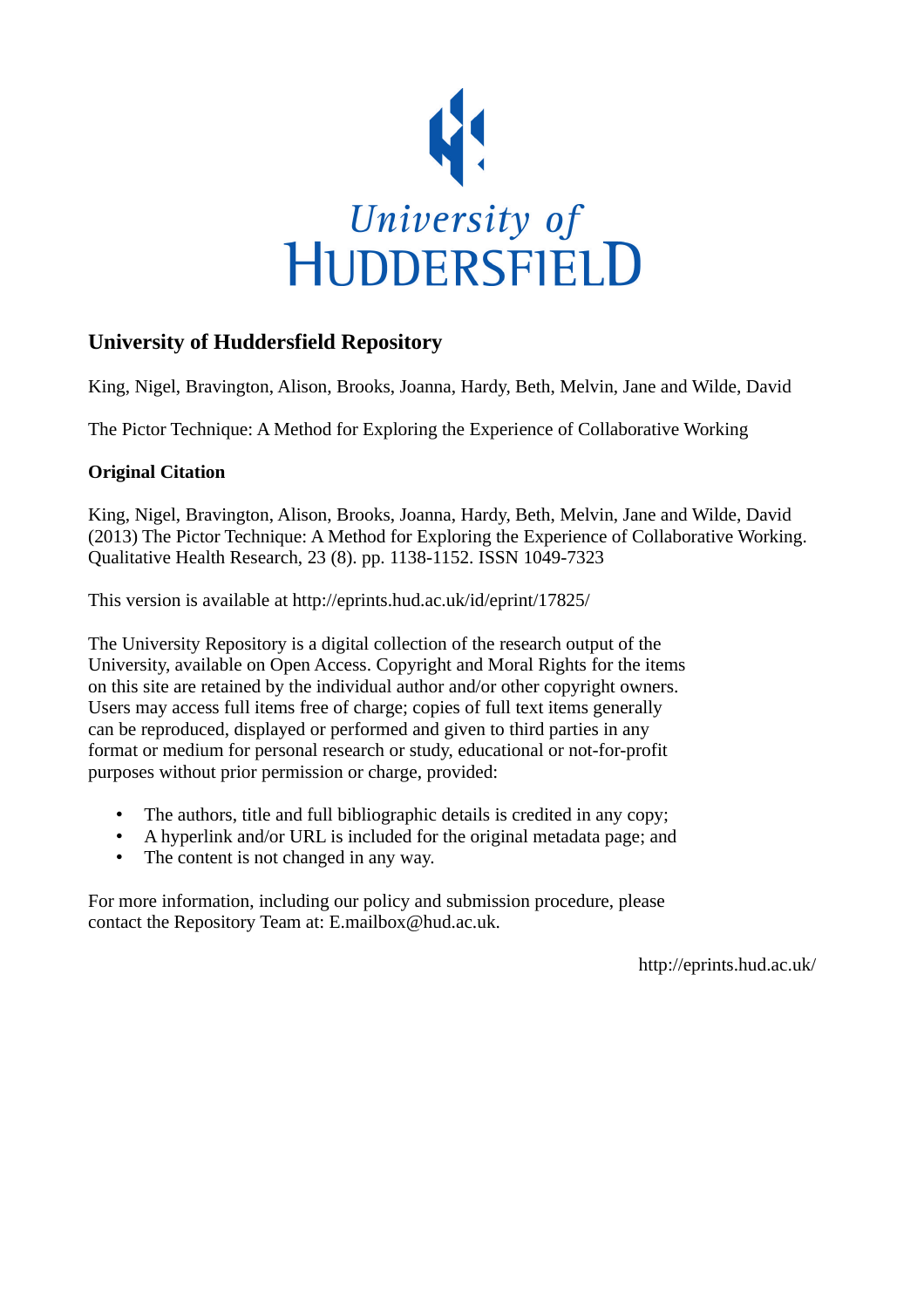Qualitative Health Research

Advancing Qualitative Methods

King et al.

The Pictor Technique: A Method for Exploring the Experience of Collaborative Working

Nigel King<sup>1</sup>, Alison Bravington<sup>2</sup>, Joanna Brooks<sup>1</sup>, Beth Hardy<sup>1</sup>, Jane Melvin<sup>1</sup>, and David Wilde<sup>3</sup>

<sup>1</sup> University of Huddersfield, Huddersfield, United Kingdom

<sup>2</sup> University of Hull, Hull, United Kingdom

<sup>3</sup>Nottingham Trent University, Nottingham, United Kingdom

### Corresponding Author:

Nigel King, Centre for Applied Psychological Research, School of Human and Health Sciences, University of Huddersfield, Queensgate, Huddersfield, HD1 3DH, United Kingdom.

Email: n.king@hud.ac.uk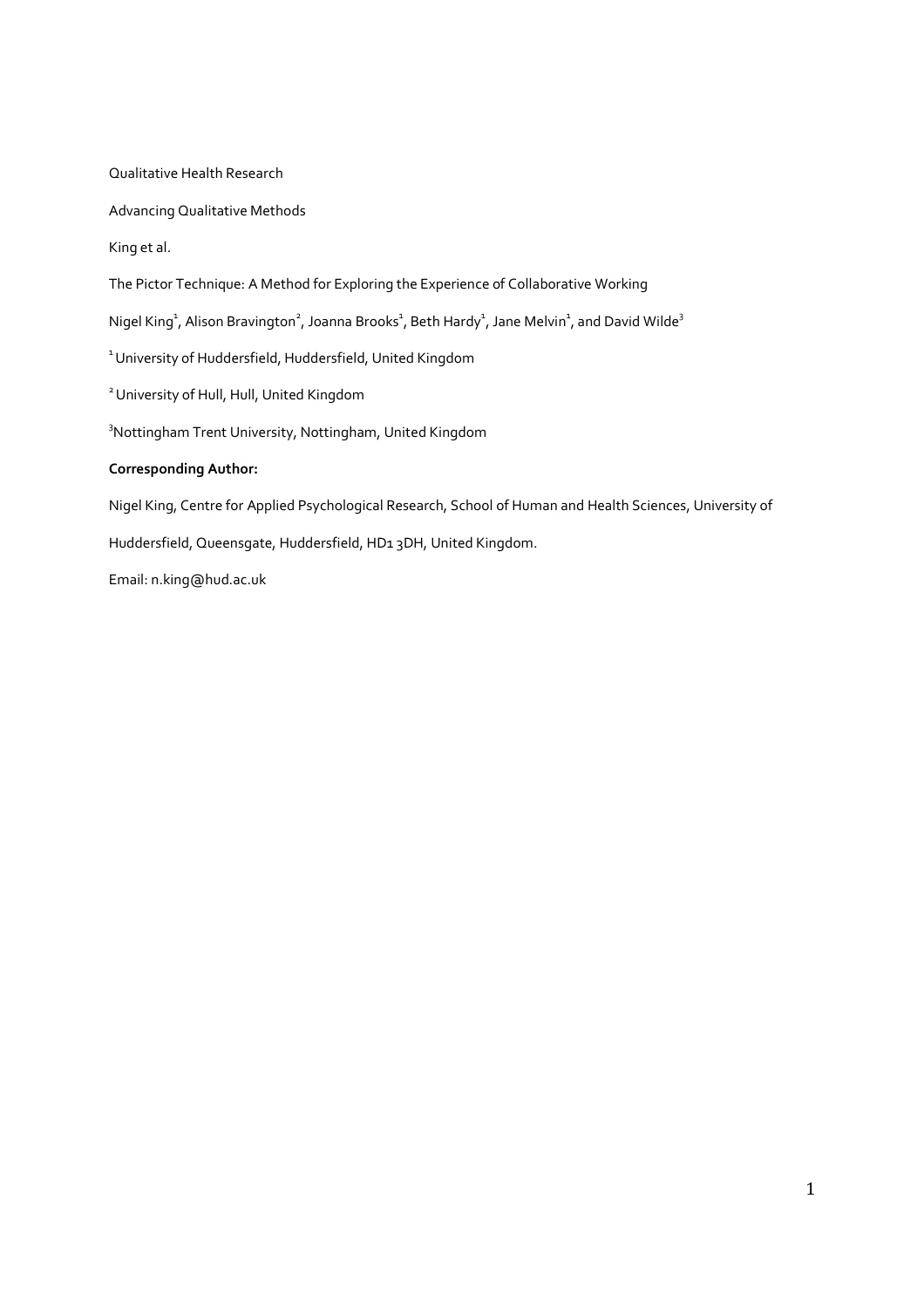#### Abstract

Collaborative working is a crucial part of contemporary health and social care. Researching the experiences of those involved—as professionals, patients, or carers—is challenging, given the complexity of many cases and the taken-for-granted nature of roles and identities in relation to it. In this article we introduce the Pictor technique for exploring experiences of collaborative working. This is a visual technique in which participants construct a representation of roles and relationships in a particular case using arrow-shaped adhesive notes or cards. The chart so produced helps the participant tell the story of his or her experience and serves as a focus for further exploration with the researcher. We describe the background to Pictor and illustrate its use with professionals, patients, and carers, drawing on recent and current research. We examine how Pictor relates to other visual methods, and conclude by considering how the technique might be developed in the future.

#### Keywords

end-of-life issues; health care professionals; health care, interprofessional; health care, teamwork; interviews, semistructured; nursing; palliative care; qualitative analysis; relationships, health care; research, qualitative; visual methods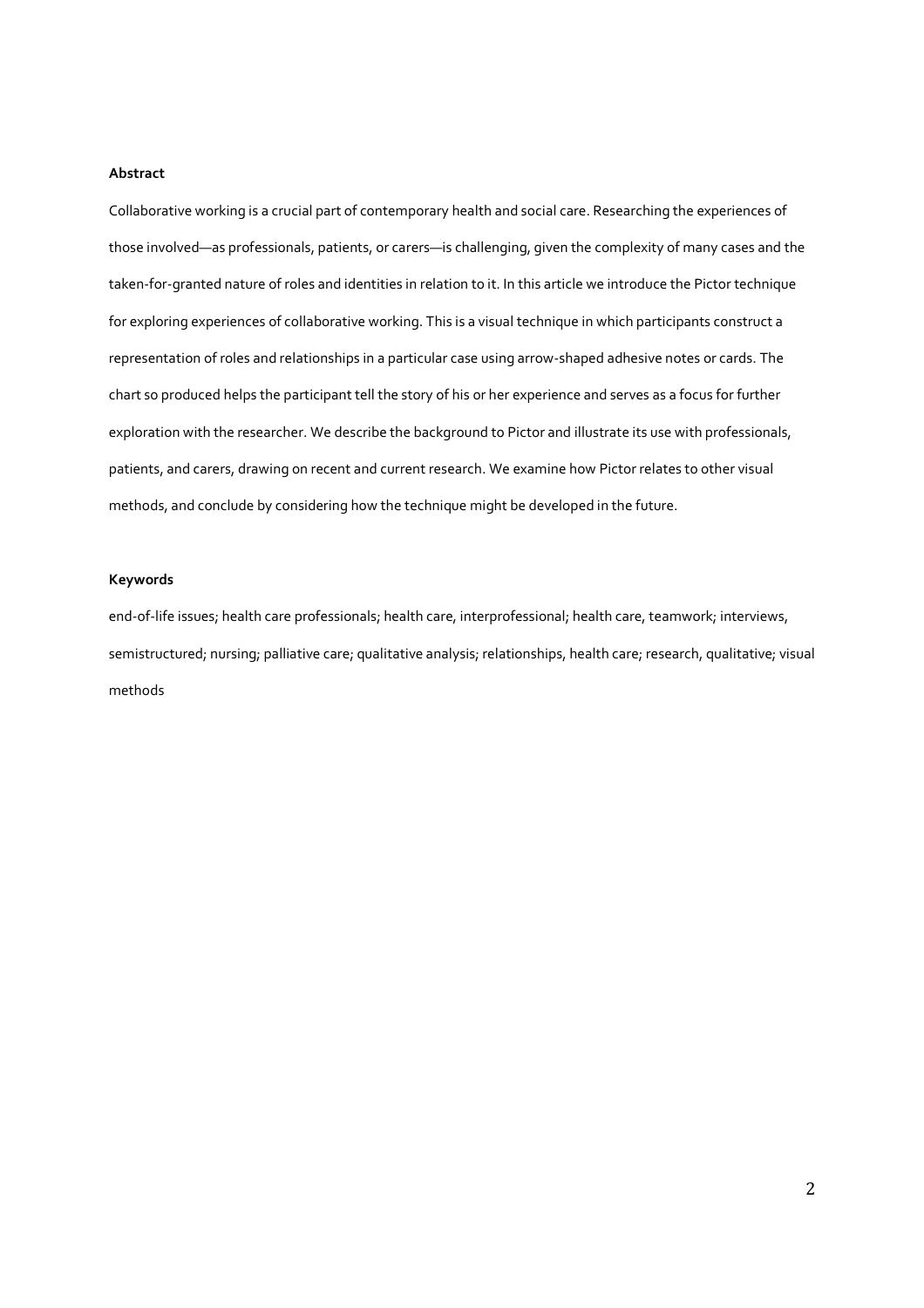Collaborative working is a commonplace of contemporary health and social care. In almost all settings—be it primary, secondary, or tertiary health care, community or institutional social care—the provision of good-quality services is reliant on different professional groups working effectively with each other and with service users. When things go drastically wrong, the failure of professionals to work well together is often a major contributory factor, as can be seen in high-profile cases such as that in the United Kingdom of 17-month-old "Baby Peter," who died after prolonged physical abuse and neglect by his mother and two other adults, despite the involvement of multiple health and social care agencies (Haringey Local Safeguarding Children Board, 2009). Even when the consequences are less tragic, failings in collaborative working might be costly (for instance, through sickness absenteeism; Kivimäki et al., 2001), harmful to service quality and patient safety (Catchpole, Mishra, Handa, & McCulloch, 2008; Morey et al., 2002), and demoralizing for staff (Gulliver, Towell, & Peck, 2003). As Godlee comments in a recent editorial in the *British Medical Journal* "There's no shortage of stories about failed and fragmented care in the United Kingdom and elsewhere" (Godlee, 2012, p. 3959).

In this article we present a method, the "Pictor" technique, for qualitative research exploring experiences of collaborative working, be they from the perspectives of health/social care professionals, patients/clients, or lay carers. We detail the steps involved in using the technique, and provide two examples from recent research at the University of Huddersfield. We consider the strengths and limitations of Pictor, and suggest directions for future research involving the method.

Despite the ubiquity of calls for effective collaboration between health professionals, and between health and social care services, there is inconsistency in how the concept is defined and differentiated from related concepts, such as teamwork, interdisciplinary and multidisciplinary working, and integrated care (Choi & Pak, 2006; Xyrichis & Ream, 2008). We agree with Xyrichis and Ream that collaborative working is a necessary but not sufficient precondition for good teamwork, the latter also requiring that team members exercise concerted effort toward a shared goal, are interdependent, and engage in shared decision making. Similarly, collaboration between professionals is an essential aspect of integrated care, but this concept is much wider, referring to the design and operation of health care systems to facilitate good, seamless patient care across the traditional boundaries between sectors and professions (Gröne & Garcia-Barbero, 2001).

From our point of view, collaborative working occurs when two or more professionals from different professional groups are required to interact to ensure that appropriate care is delivered to a service user. The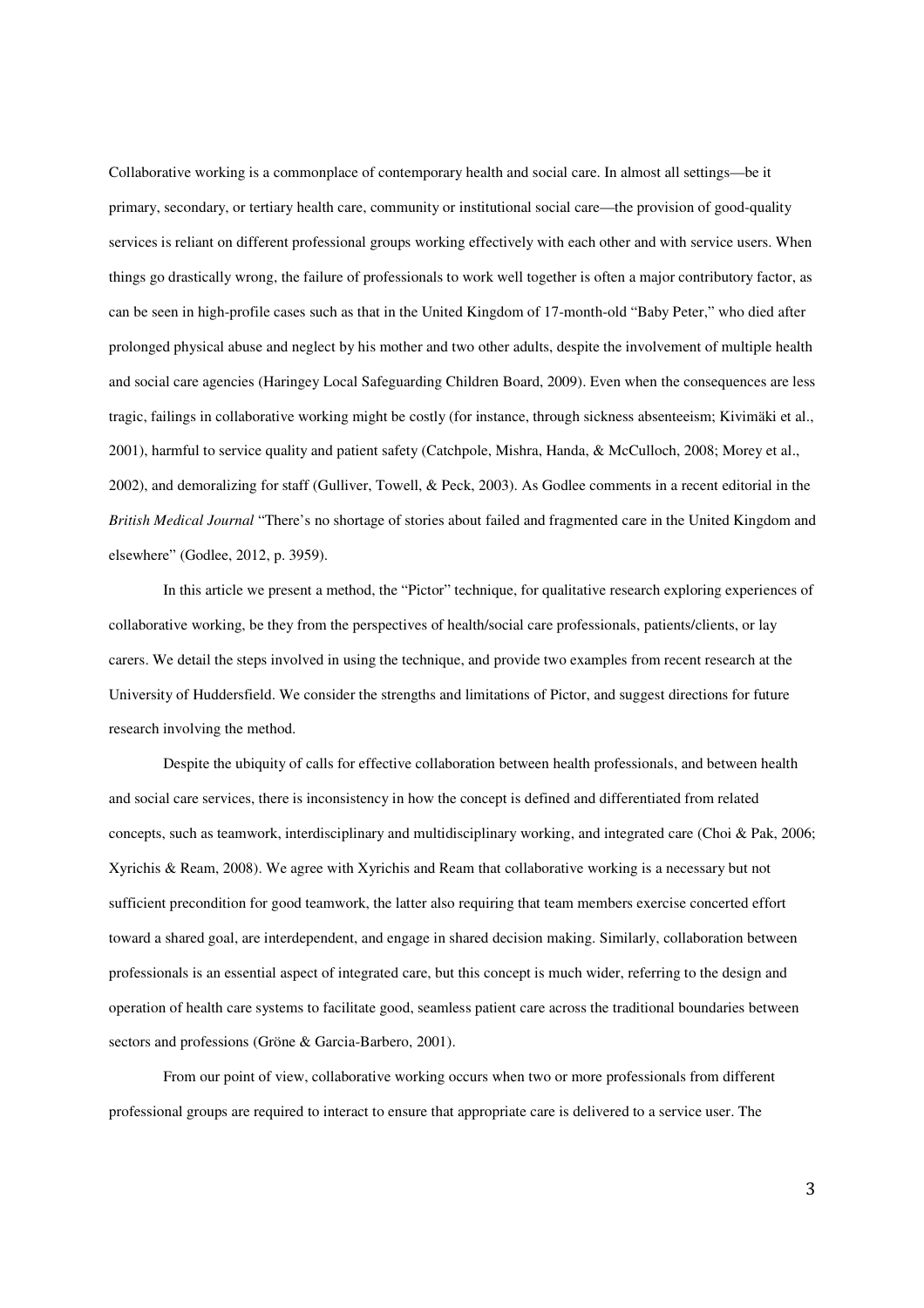individuals concerned need not be members of a formally constituted team, and the level of collaboration can vary from the transient and superficial (such as a short phone call passing on a specific piece of information) to close, long-term working relationships. The notion of different professional groups includes interactions between roles and specialities within a profession (e.g., generalist and specialist nurses), between professions (e.g., doctors and physiotherapists), and between sectors (e.g., health care and social care staff). We also include within the concept of collaboration interactions between health professionals and patients/carers, above and beyond the provision of treatment or the passing of treatment-related information.

Exploring the experience of collaborative working presents some significant methodological challenges. This was very evident in some of our early research into collaborative working between district nurses (a particular group of community nurses in the United Kingdom) and social workers (Ross, King, & Firth, 2005). Cases are often complex, involving many different professionals and lay people. In an interview situation, it can be hard for the participant to bring to mind all of those who played a part in his or her case, and equally difficult for the researcher to remember these details. The result can be that the interview focuses on the obvious "main players," neglecting some whose involvement might have been more temporary or narrowly focused but was nevertheless crucial to the way the case unfolded.

Health and social care staff are generally very aware of the rhetoric around the importance of good collaboration, and are likely to have been taught about issues relating to it in the course of their professional training. When asked about their own involvement in and understanding of collaborative working, they can sometimes present an "official" explanation or ideal version, rather than an account of their own direct lived experience of the phenomenon (Ross et al., 2005). Finally, especially when it comes to experienced professionals, the way they work with others (professional or lay) might have become so habitual and taken for granted that it is quite difficult to reflect on in any depth when questioned by an interviewer. The Pictor technique was developed in direct response to these challenges.

#### The Pictor Technique

Put briefly, the Pictor technique requires the participant to choose a case of collaborative working in which he or she is, or has been, involved (in interviews with lay people this usually means the person's own case as a patient/client, or that of the person he or she cares for). They are provided with a set of arrow-shaped cards or adhesive notes and asked to lay them out on a large sheet of paper in a manner that helps them tell the story of their case, with the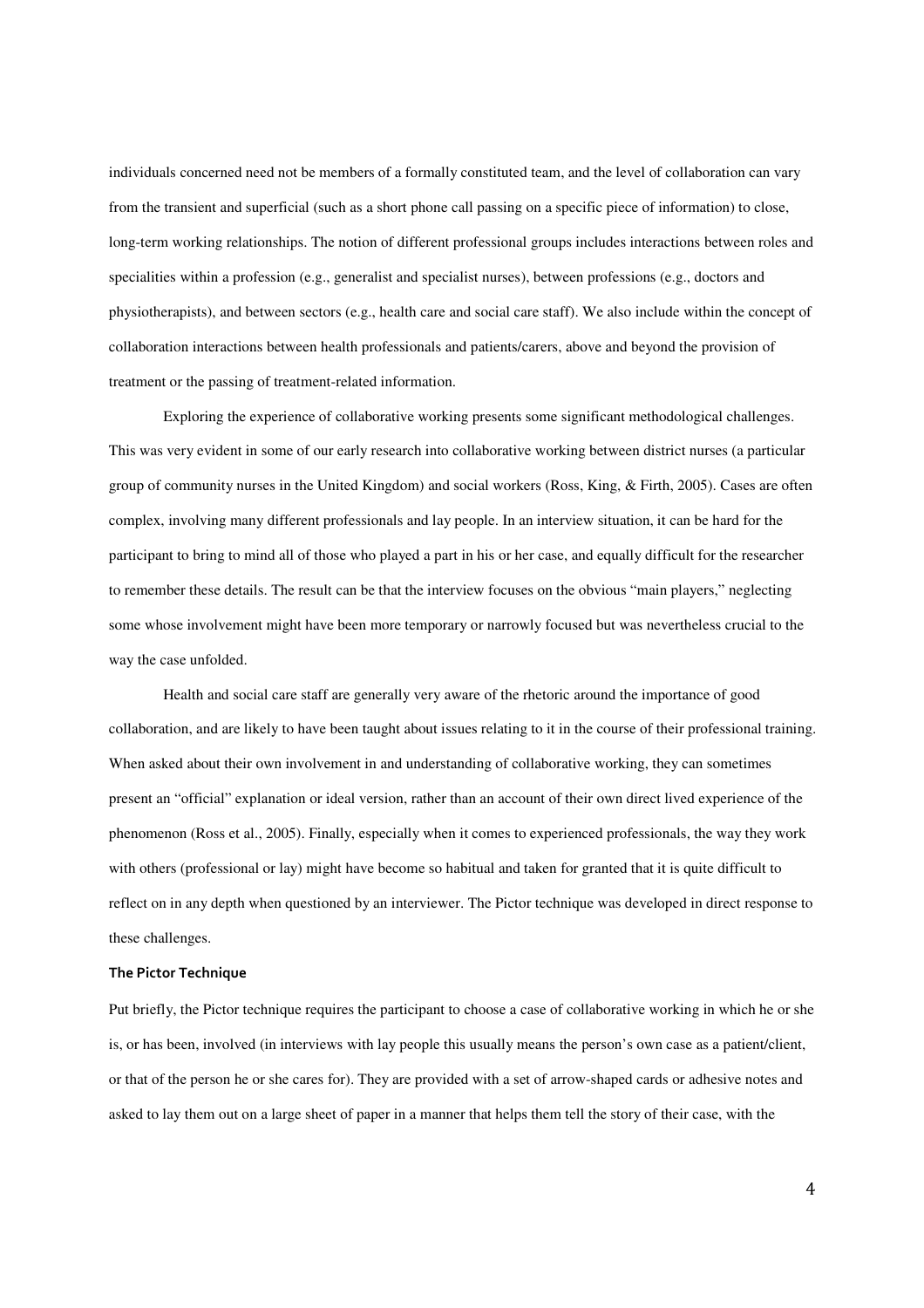arrows representing people and/or agencies involved in the case. The interviewer uses the "chart" so produced to probe the participant on his or her experiences. In this section we discuss the theoretical background to Pictor, and then present a detailed account of how to use the technique, both with professionals and with lay people. We give two examples from our own research to illustrate the use of the technique.

#### Theoretical Background

The Pictor technique has its intellectual origins in Personal Construct Theory (PCT; Kelly, 1955), and particularly in phenomenological readings of PCT by more recent scholars such as Butt (2003). PCT suggests that human beings are essentially meaning makers, and uses the "person-as-scientist" metaphor to describe how we formulate our own personal hypotheses or constructs to explain our world. In the event that experience challenges or invalidates personal constructs, systems of meaning can be revised and modified. There is a danger that this meaning-making process (referred to in PCT as "construing") can be viewed in too cognitive a manner, as though it were a rationalistic mental operation (Warren, 1990). Writers such as Butt (1998) and Walker and Winter (2007) pointed out that construing involves the whole person, and happens not "inside" the person but through his or her actions and interactions in and with the world.

From a PCT perspective, we are often not consciously aware of our construing. Much of it becomes taken for granted and accepted as simply the "natural" way of seeing things, rather than as a perspective that can be altered if it proves to be unhelpful. In our exploration of collaborative working among health care professionals, it was evident that participants could find it difficult to reflect on aspects of their working practice that had become highly routinized. PCT has generated a number of methods in both clinical and research settings—most notably the repertory grid technique (Fransella, Bell, & Banister, 2004)—to assist people in exploring and reflecting on their own and/or others' construct systems at personal and interpersonal levels. In seeking a methodological solution to facilitate reflection on collaborative working practices, it therefore made sense to turn to PCT techniques as a potential source of inspiration.

#### Description of the Pictor Technique

The Pictor technique was developed from a method used in PCT-based family therapy, described by Hargreaves (1979). In this method, clients are provided with a set of blank arrow-shaped cards on which they must write the names of family members. They are then asked to arrange them in a way that portrays how they see relationships within the family, and this serves as the basis for exploration with the therapist. In the Pictor technique, the focus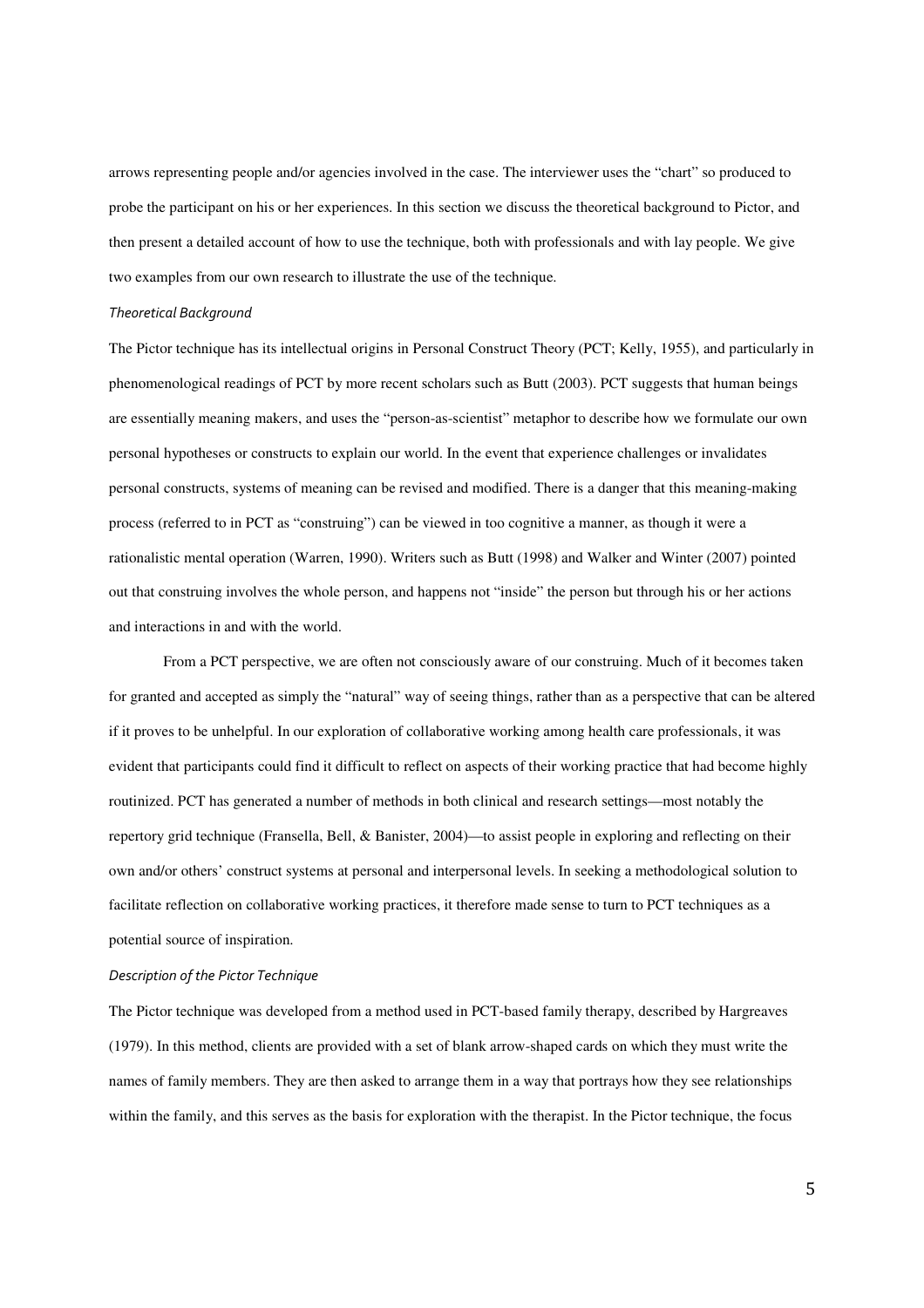shifts from the family to the network of people involved in a case of collaborative working; nevertheless the procedure is broadly similar to that employed by Hargreaves.

At the University of Huddersfield we have mainly used the Pictor technique in studies of collaborative working in community settings, or in the interface between community and acute care. These have included research into collaboration between district nurses and social workers (Ross, 2005; Ross et al., 2005), community nursing roles in palliative care (King, Melvin, Ashby, & Firth, 2010), and patient and carer experiences of professional and lay support networks in palliative care (Hardy, King, & Firth, 2012. Several studies in similar areas are ongoing (King, 2011). We have also examined the technique as a tool to facilitate reflection on collaborative practice for nursing and midwifery students (Bravington, 2011), and have employed it in training and development work with a range of health and social care professionals.

The precise procedure to be used for implementing the Pictor technique should take into account the needs of a particular study or context, so our guidelines should be followed with some degree of flexibility. Beyond small differences in approach between studies, we have found a more general difference when using Pictor with health and social care professionals compared to its use with patients/clients and carers. We therefore present below a generic procedure for using the technique with professionals, followed by a description of the modifications in its use we would suggest in research with lay people.

Procedure for health and social care professionals. The first step in using the Pictor technique is to ask the participant to bring to mind a case of collaborative working that fits the criteria of the particular study. He or she is then asked to think of all the people who were involved in the case; this must include the patient/client and the participant himor herself, but can also encompass other professionals, family members, friends, neighbors, and other community members—indeed, anyone who had a bearing on the way the case progressed. The participant is encouraged to think as widely as possible, and if in doubt, to err on the side of inclusivity. He or she is then provided with a stack of arrow-shaped adhesive notes and asked to write a pseudonym and/or role title for each person on a separate note.<sup>1</sup> We have found that quite often the participant wants to use a single note to refer to a team or a group of people—for instance, "community nurses," "the acute unit," or "neighbors." Unless there is a good reason to discourage this within the aims of a specific study, we would allow it. The fact that certain people are not identified individually can sometimes be quite telling about the way in which collaborative working is viewed.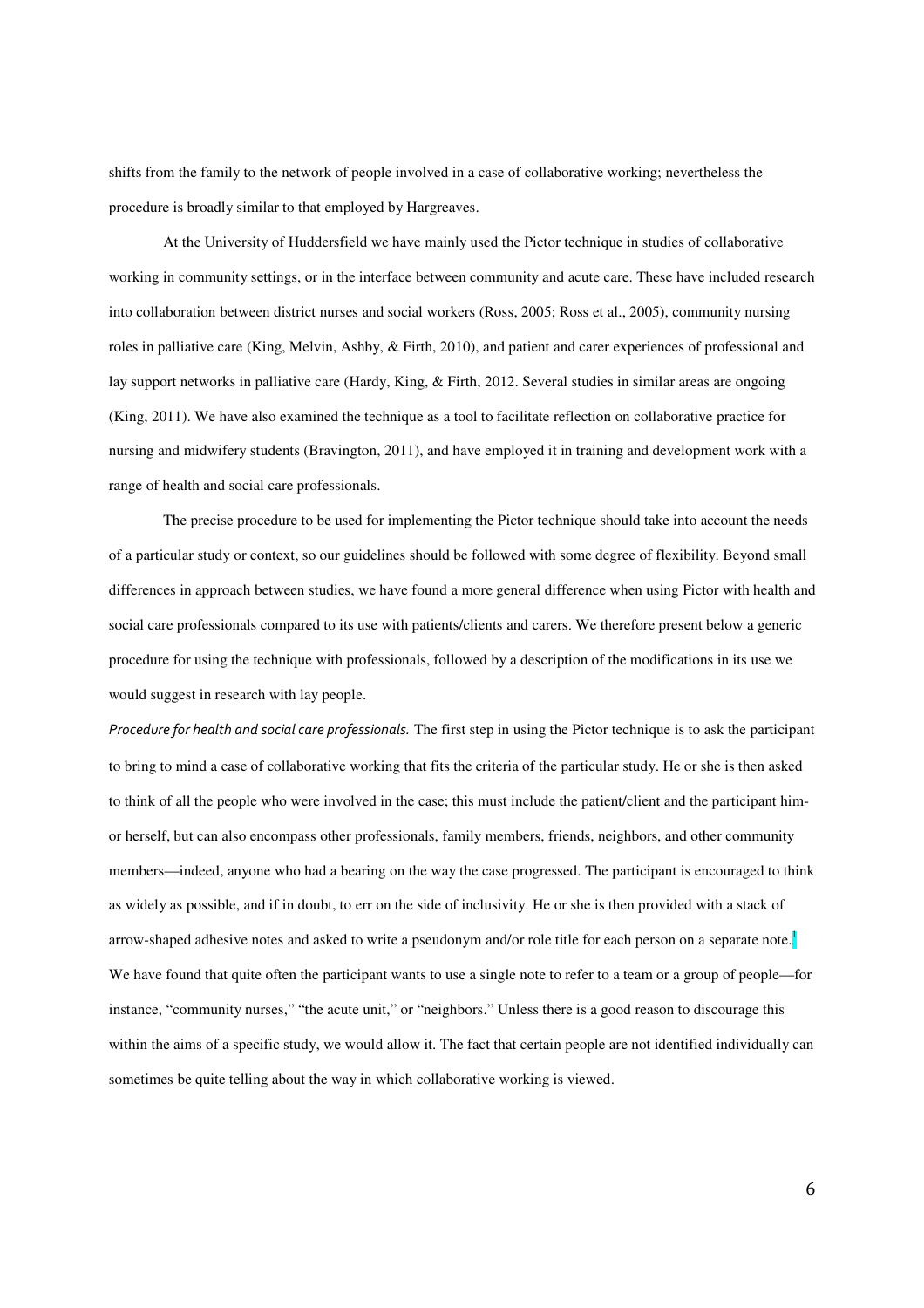We do not restrict participants to human stakeholders when identifying factors that played a role in a case. In our research in palliative and supportive care settings, family pets have appeared quite frequently. We had one instance in which a community nurse personified "the weather" on an arrow; in this case, the patient lived in a rural setting difficult to access by road. The severe winter weather had a direct impact on the nurse's ability to provide help when needed, and created difficulties for her in persuading other services to get involved with the patient.

Once the participant has generated the arrows, he or she is asked to place them on a large sheet of plain paper in a manner that helps him or her tell the story of what happened in the case. The researcher specifies that there are no fixed rules about how this should be done, but that features such as the direction of arrows or the space between them might be used to represent aspects of roles and relationships in the case. The adhesive notes we use generally come in three different colors, and we invite participants to use the color of notes to make distinctions if they so wish, but emphasize that they are absolutely under no compulsion to do so.

Our normal practice is to give the instructions above to participants, check that they are clear about what is required, and then step out of the interview room to allow them to generate arrows and lay out the chart on their own. This prevents participants from feeling overlooked while they produce the chart, which can result in them monitoring the interviewer's reactions to tell whether they are doing it "right." We typically remain outside for approximately 10 minutes and then reenter to see whether they have finished, and if necessary leave them a little longer. Having used the Pictor technique with professionals more than 100 times now, we have found that people rarely need more than 15 minutes to produce even a complex chart with more than 20 arrows. On very rare occasions, participants have not felt confident about "doing it right" and have preferred the researcher to remain in the room with them while constructing the chart. This is perfectly acceptable, so long as the researcher makes every effort to avoid leading the participant. (Note that we commonly do remain with the participant when using the Pictor with patients and carers, as explained below.)

Once the chart is completed we ask the participant to talk us through the story of the case, using prompts based on the layout of the arrows. We might, for instance, ask why some arrows are closer to the patient/client than others, whether the direction of arrows represents anything (and if so, what), whether and why he or she has systematically used different colored arrows for different groups of people, and so on. If, in the course of the discussion, the participant realizes that there are other individuals or agencies he or she would like to talk about in relation to the case, we encourage the addition of new arrows. We also allow the participant to move arrows if he or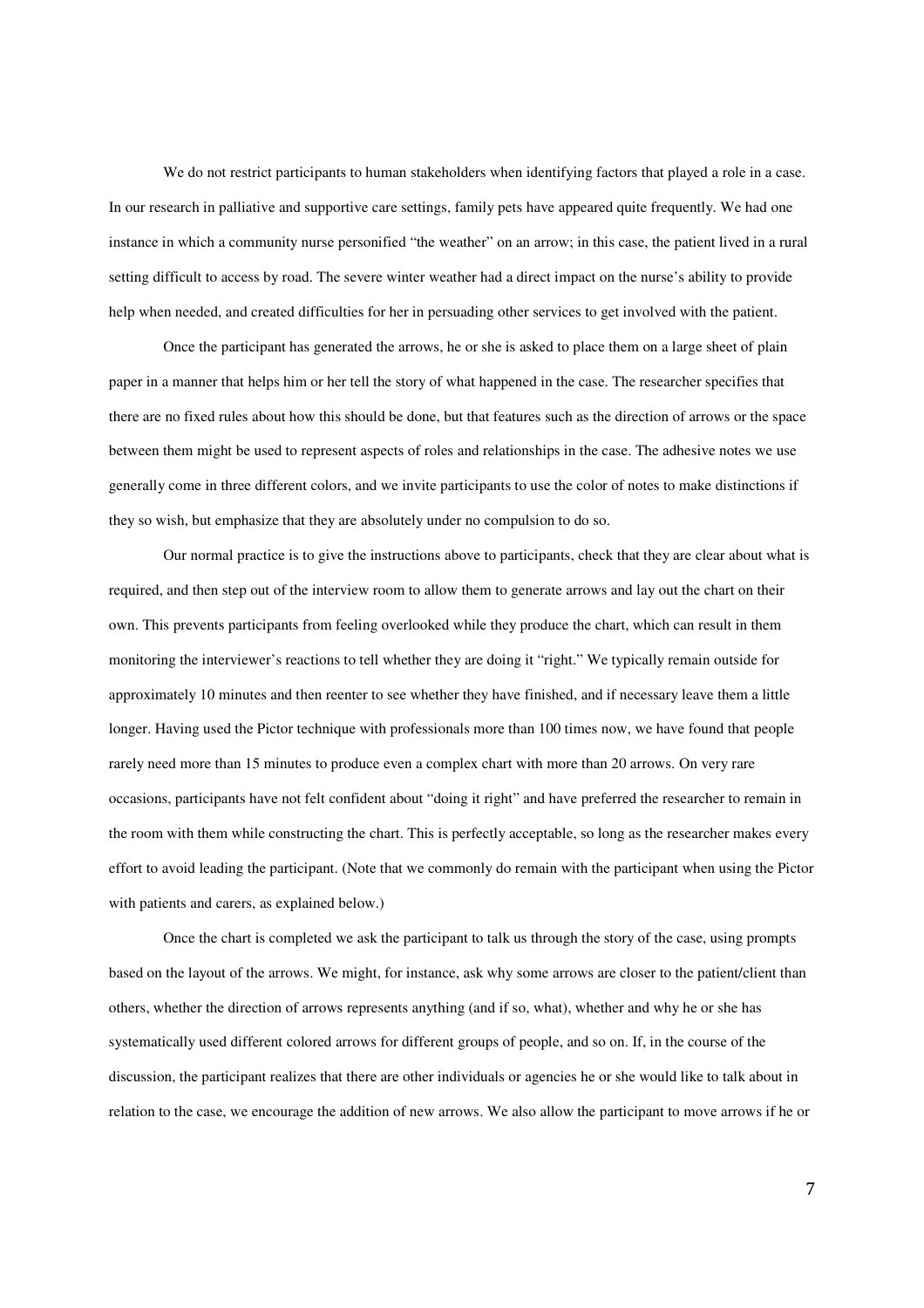she wants to represent changes over time, but first we draw around the arrow with a dotted line to record its original position. We audiorecord both the instructions prior to chart construction and the full discussion of the chart, but switch recording equipment off while we leave the participant creating his or her chart.

Immediately after each interview we draw around each arrow with a black felt-tip pen, copying the label that was written by the participant (if a real name or other identifiable label was used, we would anonymize it at this point with a pseudonym). We also mark the color of the original arrow on our tracing. We note on the chart the date of the interview, and codes to identify both participant and interviewer. The final stage in the process is to take a good-quality digital image of the chart.

Procedure for patients and carers. Although our initial studies using the Pictor focused on health and social care staff, more recently we have used the technique to explore patients' and carers' experiences of collaborative working. In this research (Hardy et al., 2012) we have looked at what it is like for patients (and their carers) receiving palliative care at home to be involved with a network of professionals and lay people supporting them through their illness. In other ongoing projects we are examining similar aspects of the patient and carer experiences. At the start of this work it quickly became apparent that there were difficulties in using the technique with such participants if we followed the same procedure described above. There were three main issues we needed to take into account in modifying it for use with patients and carers: lack of familiarity with reflection, the nature of the home environment, and the impact of patient symptoms on their ability to undertake the task itself. We detail below how we attempted to deal with each of these issues.

Lack of familiarity with reflection. The health and social care professionals we have interviewed using the Pictor technique were mostly very familiar with the process of reflecting on their working lives, through their training and often also in continuing professional development. Therefore, although they had not encountered the technique before, they almost always readily understood what was required. In contrast, many patients and carers were not accustomed to stepping back and reflecting on the experience of care in a structured way. They sometimes struggled to understand what was asked of them, and were more anxious than most professionals about "doing it right." We felt that explaining the full procedure all at once was sometimes too much for lay participants to take in.

To address patient and carer concerns, we found it helpful to separate the main tasks involved more explicitly than we did when working with professionals. We began by asking them just to produce the arrows naming the people/agencies they saw as involved in their care. Only once that was done did we explain fully what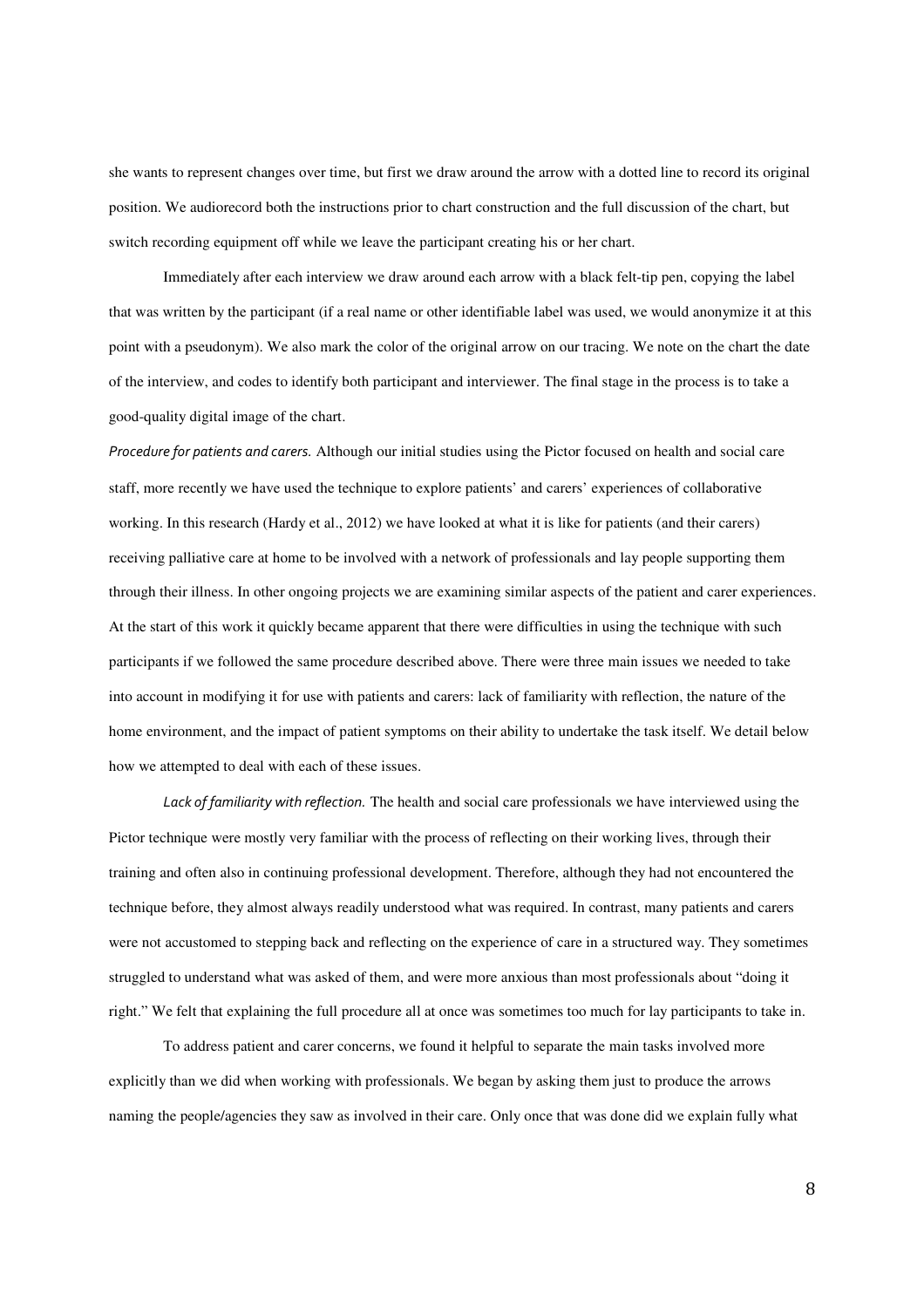we wanted them to do with the arrows to construct a chart representing their experiences. When necessary, for further clarification we showed them a "dummy" version of a chart (on a theme unrelated to the topic of the research project). Finally, in most cases we sat with the participant while he or she constructed the chart, to provide reassurance. We were aware of the danger of leading participants if they asked whether what they were doing was correct, and tried our best to avoid this happening, even implicitly. In fact, we found that patients and carers commonly wanted to talk about their emerging chart while they constructed it, so being present (and leaving recording equipment running) during this process was advantageous.

Nature of the home environment. Our research has been focused on community settings, so one of the challenges in using the Pictor technique with patients and carers was in using the technique in their own homes. The two main problems here were the physical space itself and the likelihood of interruptions. Creating a Pictor chart requires quite a large, flat surface, such as a table top. In some cases this was not available, either because the patient and carer simply did not possess such a thing, or because space had been taken up by the clutter that can accumulate when a very ill person is being looked after at home. Furthermore, in our studies patients were often restricted in their mobility, and some were not able to sit up at a desk or table. We found the best solution to this was to halve the size of the paper we normally used, so that it could be placed on a board on the participant's lap, on a small coffee table, or even next to him or her in bed. This did restrict the scope for utilizing space on the chart, which was something we had to bear in mind at the analysis stage.

For any interview-based research that takes place in people's homes, the possibility of interruptions from family members or visitors must be taken into consideration. This is particularly likely in the context of research into palliative and supportive care, with visits and/or telephone calls from friends and family rallying around to support the patient and carer. In quite a few cases, health or social care staff arrived to attend to the patient while we were in the participant's home. To reduce the likelihood of interruptions we tried as far as possible to schedule interviews when participants were not expecting visitors. We found that the nature of the Pictor technique in some respects made interruptions less problematic than in conventional semistructured interviews; this is because the visual representation produced in the Pictor chart can help both participant and interviewer to refocus on the matters under discussion after an enforced break in their interaction. Of course, in cases in which the research is concerned with the complex networks of care and support that can exist around seriously ill patients, witnessing such comings and goings can itself be enlightening.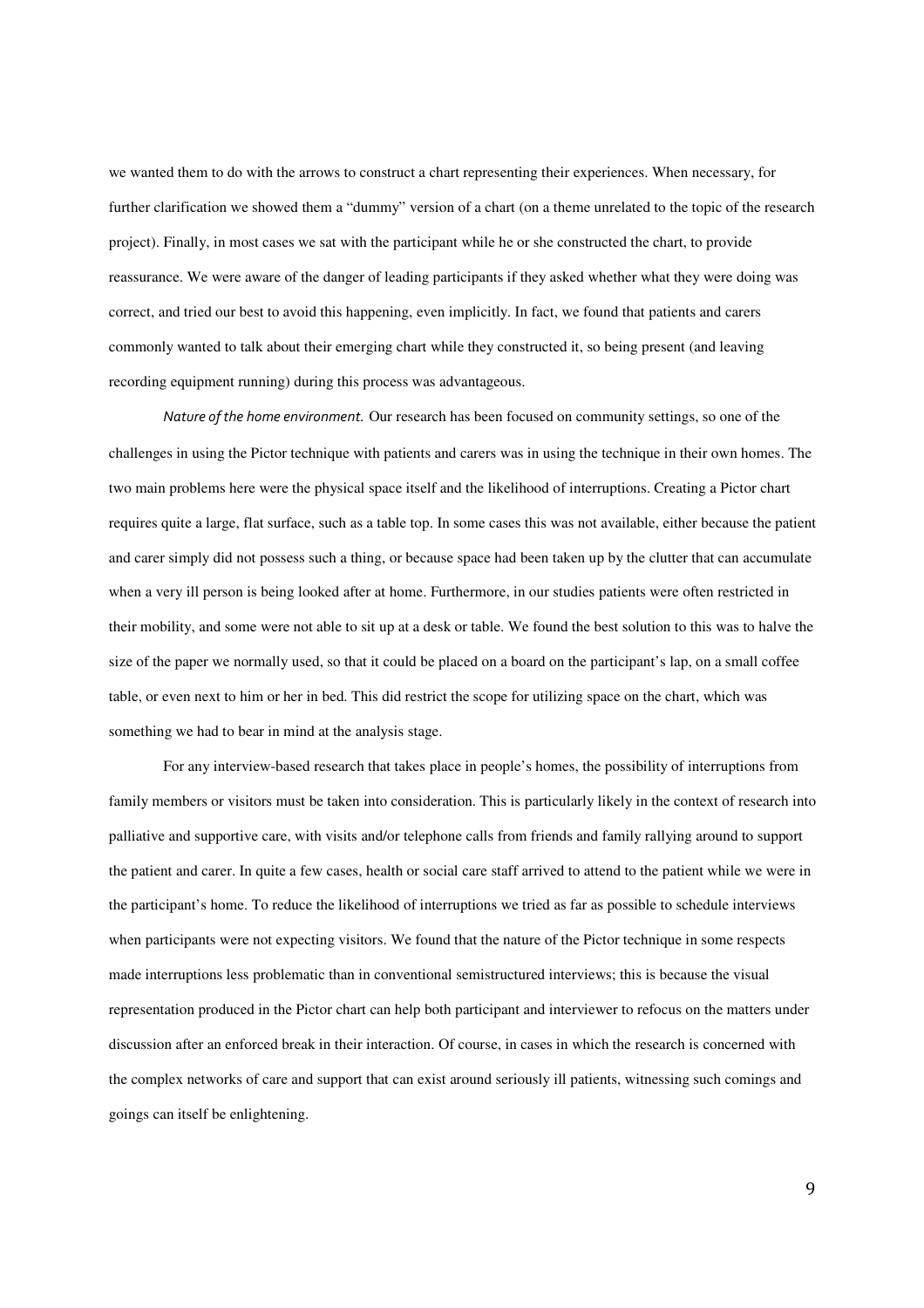Impact of patient symptoms. A challenge for any qualitative interviewer who seeks to gather detailed accounts from seriously ill patients is the impact of their symptoms on this process. Fatigue, breathlessness, and lapses in concentration are common in advanced illness, and can make it very difficult for a participant to reflect clearly and coherently on his or her experience. We have found that the Pictor technique can be facilitative for such participants (Hardy et al., 2012). One strength is the way it enables participants to take short periods of rest during the interview itself. Of course, participants can and do take breaks in any kind of interview, but in the more conventional kind they must either ask for one, or the researcher must suggest they take one. In Pictor interviews, participants can take a break in a way that feels more natural and less potentially disruptive. They can rest between the stages of writing out names on arrows and beginning to lay them out to construct their chart. They can also take pauses at any stage as they decide where to place particular arrows. As we noted above in relation to interruptions, the visual nature of the technique makes it relatively easy to pick up the thread of the interview again after a pause. It can also help participants maintain focus on the interview in the face of symptom-related problems with sustained attention.

The extent to which these adaptations to the technique apply to different kinds of lay participants is likely to vary; our use of it was shaped by the context of research in palliative and supportive care. Nevertheless, we believe that many of the points we have made above are likely to be of more general relevance; for instance, unfamiliarity with personal reflection, and the constraints of the physical (and social) environment in which data collection takes place. We would encourage anyone using the technique to think carefully about the needs and circumstances of those with whom they intend to use it, to pilot-test if possible, and to modify the technique as appropriate.

#### Examples of the Pictor Technique in Use

In this section we provide two detailed examples from recent studies using the Pictor technique. The first is from an interview with a community matron<sup>2</sup> in a study examining community nursing roles and identities in palliative care. The second is a patient/carer dyad, interviewed separately in an ongoing project looking at how patients with advanced disease and their carers in the community experience networks of professional and lay support and care.

Health professional: "It's me in the center, really." We are currently using the Pictor technique in a study entitled "Unpicking the Threads," examining how different health care professionals work together in the United Kingdom to provide supportive and palliative care to patients with cancer and long-term chronic health conditions.<sup>3</sup>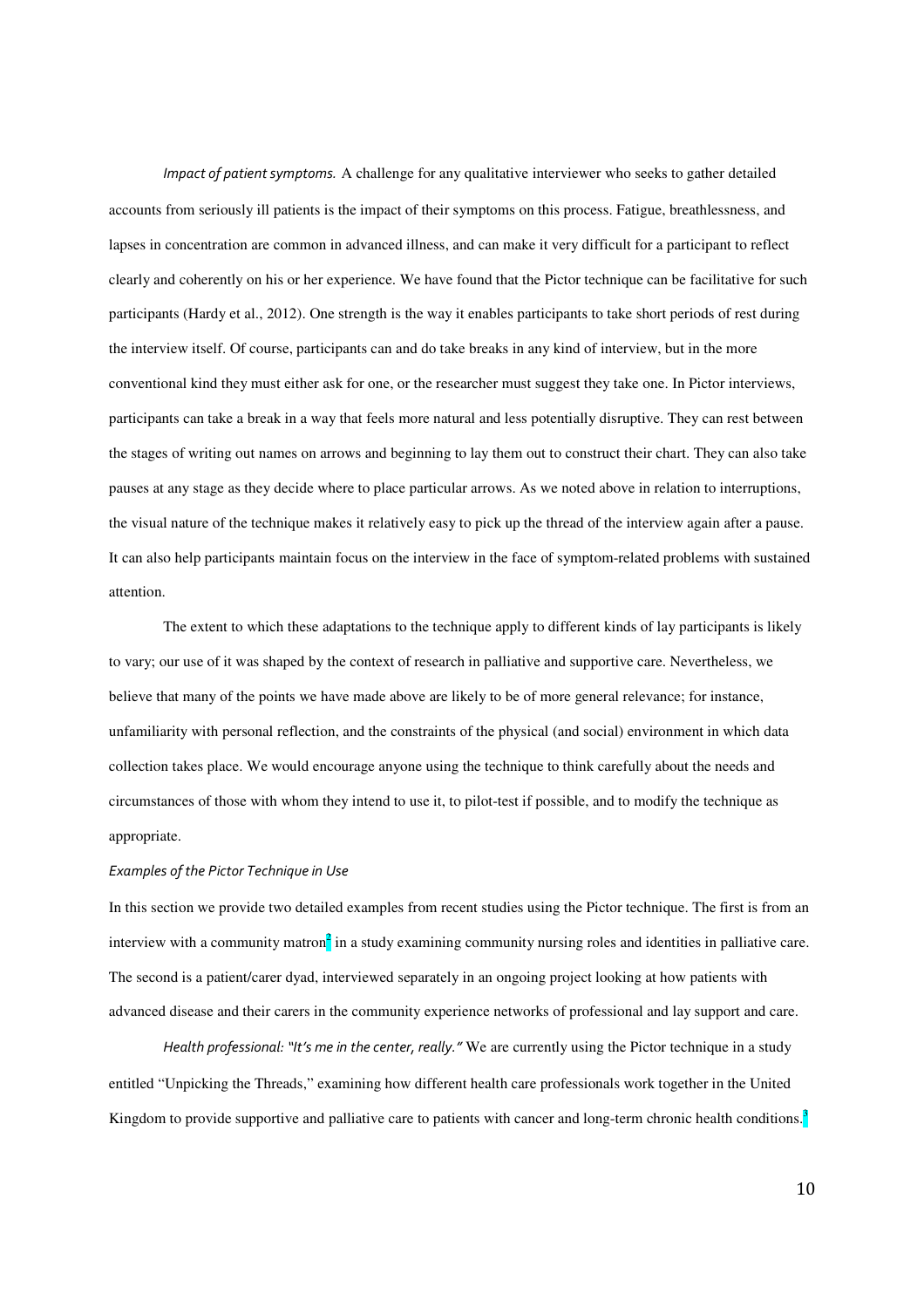Ethical permission for the study was granted by the South Yorkshire Research Ethics committee. The main focus of our study is on nurses, in both the acute and community sectors, but we have also interviewed a wide range of other professionals with whom they interact, and some patients and carers. To explore how health care professionals understand their own roles and identities and those of others requires the use of a research methodology which is able to examine relationships and interactions in depth. The Pictor technique is ideally suited to this task.

In our study, each nurse participant is instructed to bring to mind a case of collaborative working they remember clearly. For each case, participants are asked to discuss the roles and relationships among those involved, and the Pictor charts are used to focus their reflection and the interviewer's questioning. Figure 1 shows the Pictor chart from a community matron (CM) who was discussing the case of a cancer patient with whom she was involved. The patient was an 86-year-old man with cancer who had become quite aggressive because of the side effects of the condition. His wife, the sole carer for the patient, was finding it difficult to manage. The case was referred to the community matron team by the patient's general practitioner (GP).

#### INSERT FIGURE 1 ABOUT HERE

Using the Pictor chart, the CM (whom we will call "Janine") described her central role in this case, coordinating other services to provide a smooth care pathway for the patient and his wife at the end of life. The Pictor chart created by Janine provided a clear visual illustration of both this central role and the range of other services and agencies involved in the case. Arrows were arranged in three clusters, with herself in the middle. She described these groupings as representing the services and sources of support that were drawn on at different stages of the patient's illness. They were arranged from top to bottom on the page, in temporal order, with the final grouping being those involved at the very end of life (arranged around a sketch of a cross labeled "RIP"—"rest in peace"):

Really it's sort of a, it's a pathway through. So it's me in the center really, coordinating with what was there initially services that were there initially; liaising with the other services that came into play, obviously there [points to lefthand grouping], and then the pathway's there [points to bottom grouping] down to the end.

On her chart, Janine had placed the arrow for the GP very close to hers. The interviewer, who should make no assumptions about the meaning of such positioning, probed her about this. Janine's explanation showed that her placement of the arrow here was not mainly a representation of the quality of her personal relationship with this GP,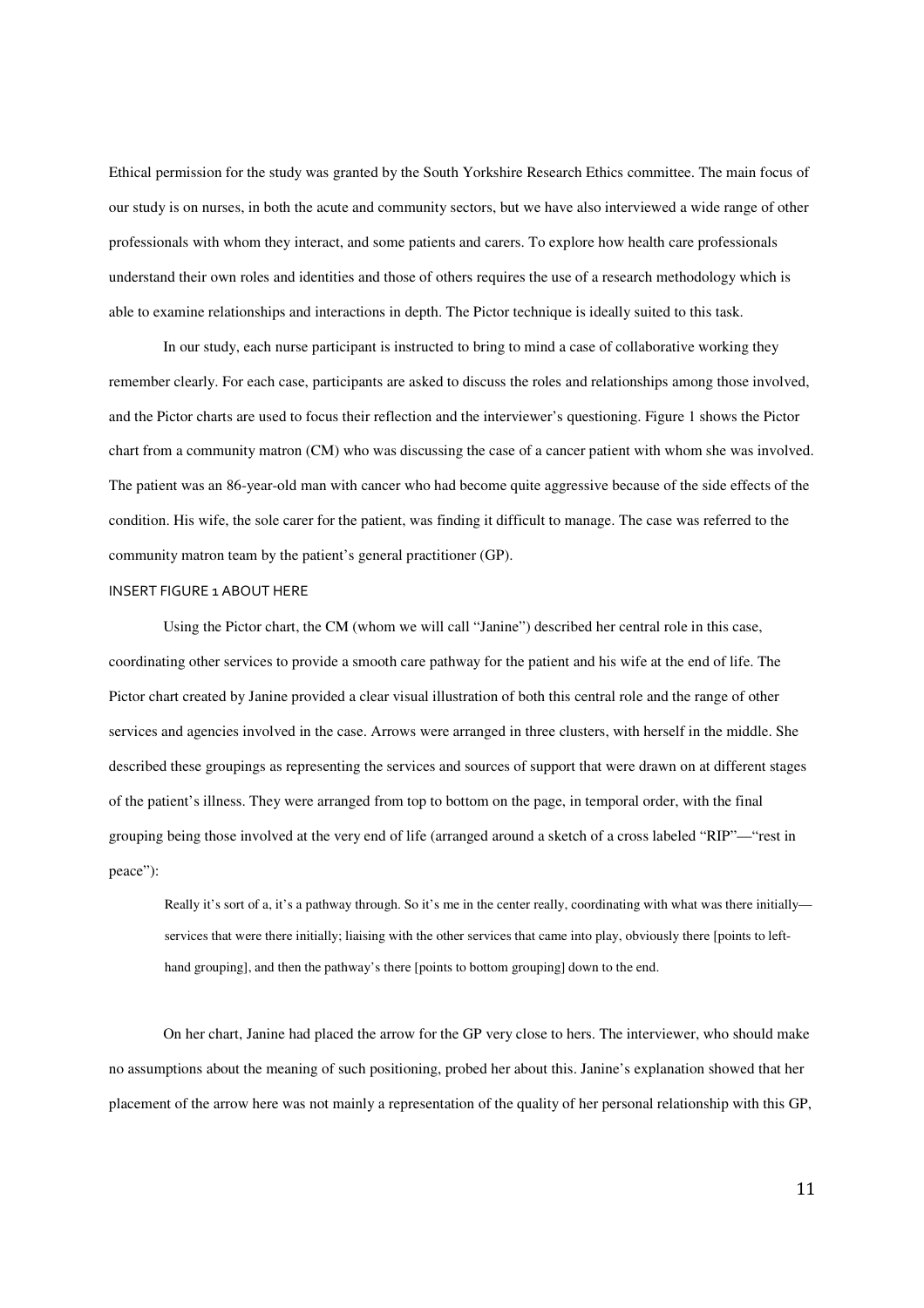but instead reflected the powerful role of the GP in UK primary health care, and the perceptions patients have of them. In the extract below it is striking how she shifted back and forth from discussing the particular case to commenting on the role of GPs in general:

The GP actually was probably central to everything because the actual person himself, [name], actually had more trust in the GP than anybody, and isn't that the case with a lot of elderly patients? The GP's always central, but not necessarily the person doing the doings, are they? They're the one who they see as being on the pinnacle, and I think the health care team referring to them for advice and help. And certainly in my role now, I don't necessarily have to use a GP for medication anymore, as a medical prescriber [myself], even though I do pass supplementary prescribing past them. For small things, certainly, I didn't necessarily need to use the GP, but you always would, because the GP's holding the whole thing together really, I think, out in "Primary Care Land."

Janine had drawn lines to each of the groupings to emphasize her central role in the case. Although we do not instruct participants to draw or write on the charts, other than on the arrows, we also avoid telling them not to do so. We find that a significant minority do make such additions, usually to emphasize or clarify an aspect of the case they are describing. In another study, for example, a specialist palliative care nurse drew what she described as a line of "barbed wire" to graphically illustrate the conflicted relationship she had with a particular district nurse.

Another point to note from Janine's chart is that on three of the arrows she had not just written a role title but had also included some reference to the context of the person's involvement in the case (e.g., for the patient's wife she had added "younger carer, crisis"; for other family members she noted that they "live away"). Again, this kind of elaboration is not uncommon. Usually, if participants add such comments it is only to a minority of arrows; considering what they are representing in this way can be part of the researcher's process of interpreting the data. In the example from Janine, the fact that the arrows in question all represented family members rather than professionals might well be significant. Arguably, Janine was highlighting key background elements to the case that helped to explain the need for the level of service involvement depicted, and that would not be obvious simply from a knowledge of the medical details of the case. When the interviewer asked her about what she had written, she said, "They didn't have anybody, so they had nobody to rely on. So they were really relying on the primary health care team and the neighbors."

Patient and carer charts: "I will put these two side by side, because we're in it together." The Pictor technique was used as an integral research tool in our study exploring the experiences of people affected by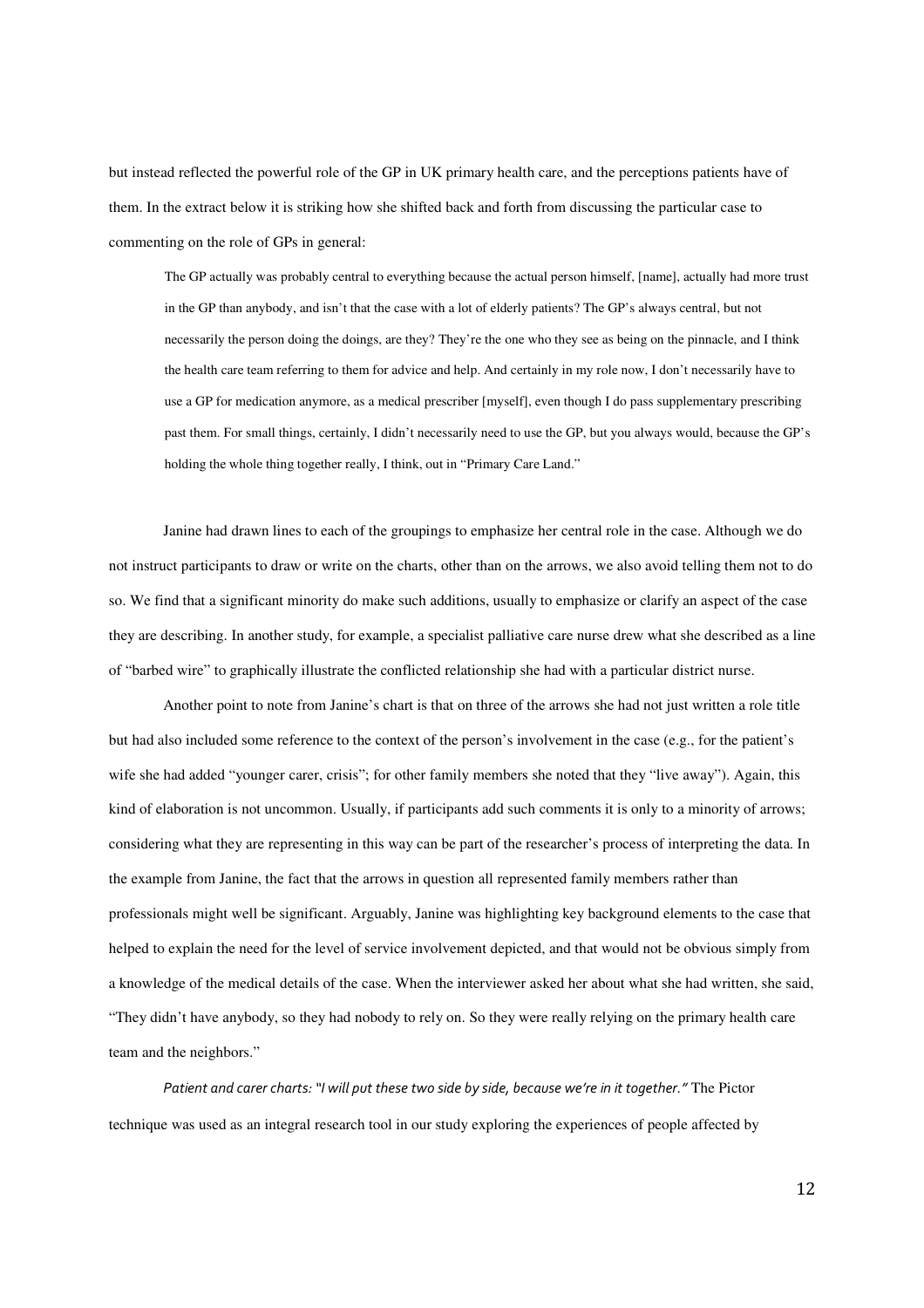advanced disease who had multiple services involved in their care. The research involved people with a diagnosis of cancer  $(n = 4)$ , chronic obstructive pulmonary disease (COPD;  $n = 4$ ), heart failure  $(n = 2)$ , and Parkinson's disease  $(n = 2)$ , and their spouses  $(n = 8)$ . When possible we sought to recruit patient–carer dyads, so we could obtain both perspectives on the same case; we interviewed the two parties separately.

The example here is from interviews with a couple we refer to as "Roger" (patient) and "Tricia" (carer). At the time of the interviews they were both in their 60s and had been married for more than 40 years. Six years previously, Roger had a heart attack; he subsequently developed heart failure, which at the time of interview was in the advanced stages. He also had kidney and prostate problems on top of his long-standing diabetes. There was no cure for Roger's conditions, and he was aware that his prognosis was poor, so he did not make plans beyond the end of the year. His illnesses affected all aspects of his life, and he became severely breathless with only minimal exertion. Tricia also had health problems, including COPD, which also caused her breathlessness, although she was not as severely affected by this as Roger. Tricia helped Roger with his personal care as well as doing most jobs in the house. Patient and carer charts are shown in Figures 2 and 3, respectively.

#### INSERT FIGURE 2 ABOUT HERE

#### INSERT FIGURE 3 ABOUT HERE

Separate interviews took place with Roger and Tricia in their home, with interviewer and participant sitting at the dining room table. Each began by discussing some background details to their situation, including previous employment, family situation, and their perspectives on Roger's diagnosis. The Pictor exercise was started after about 10 minutes; this allowed Roger and Tricia time to relax in their respective interview. It was not possible for the researcher to leave the room while the charts were being created, so she sat in silence with them while this happened. Once the charts were created they formed the basis for the ongoing interview. Roger and Tricia explained their charts, with the researcher prompting as necessary, using questions such as, "Why have you placed this person here? Why did you place this arrow going in this direction?"

Many interesting insights were gained from Roger's and Tricia's interviews. They each placed themselves and each other at the center of their respective chart, and close together. Both described how they saw the other as integral to their experiences: Tricia described how their lives were very closely connected*,* and Roger discussed how he could not live at home without Tricia to help and support him. Roger placed the arrows on his chart in a ring around himself and Tricia. He initially discussed how he felt that the services included on his chart were all there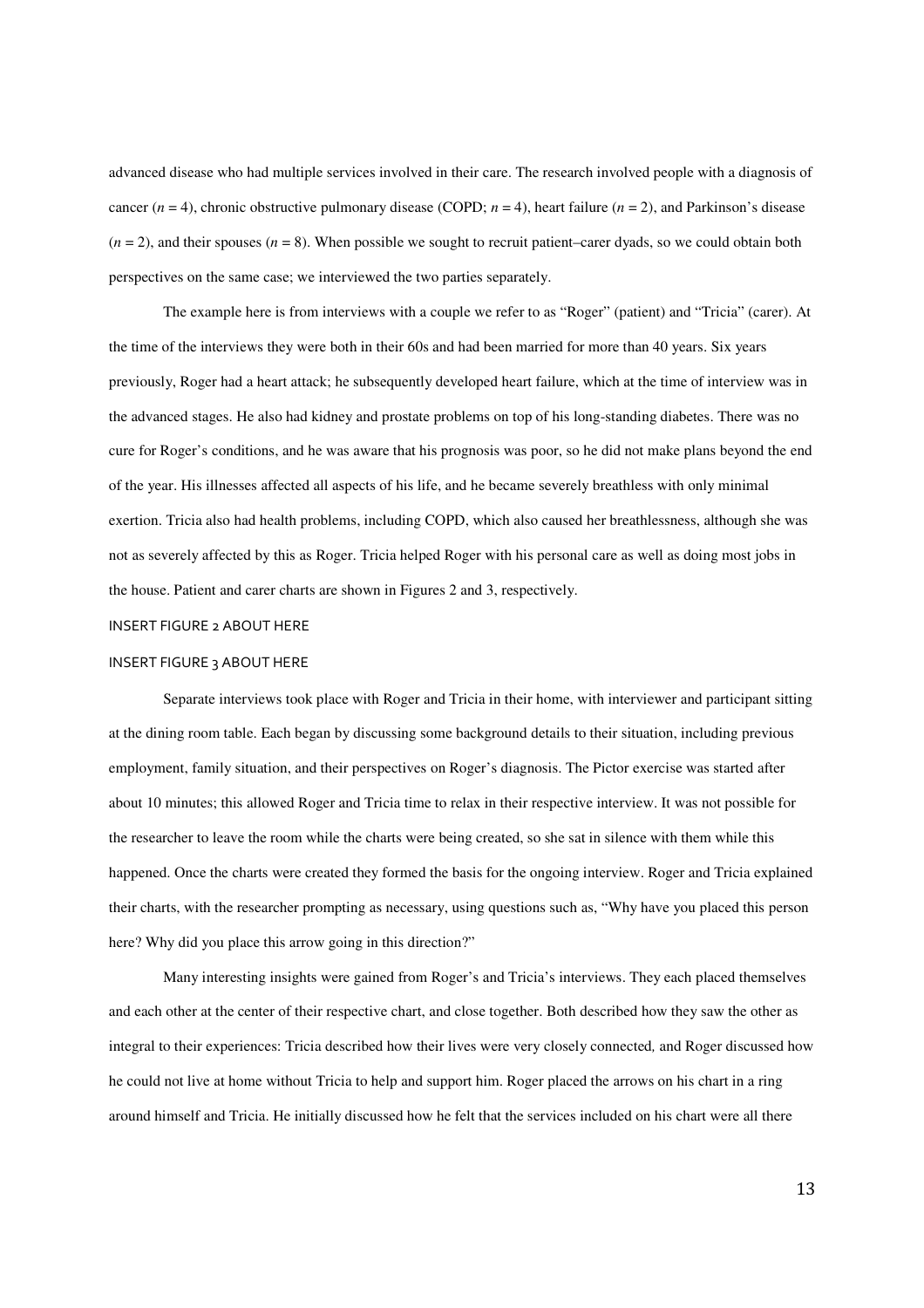supporting him, but as the interview progressed he went on to explore his different relationships with the individuals and services that he identified. This included his frustrations with his GP, whom he thought did not understand his difficulties, demonstrated by the GP's reluctance to visit Roger at home.

Roger also described the special relationship he had formed with the heart-failure nurse specialist (HFNS), who had been particularly active in helping him to live with his illness, and whose arrow he placed closer to himself and Tricia than that of any other professional:

I don't think doctors' practices are that much involved anyway, nowadays. It's like 'em not coming out and visiting and that sort of stuff. . . . Off days, I struggle to get to end of the drive. I mean, it's not as if it's [far], but they won't come and see you. . . . But [name of HFNS], she's always there. If she's not sure about it she goes and asks about it, and, if she's not sure some of them [other professionals] are on right track, she'll ring [call] 'em, you know.

Tricia used her chart to show how she felt the focus of her life was on Roger, and how this focus was more important to her than her own health problems. In contrast to Roger's placement of services in a close ring around himself, Tricia placed her own health providers toward the outside of the chart, in part to demonstrate a more distant focus, and to show how frustrated she was with them for not taking her own problems seriously:

Roger's heart failure's the most thing that I worry about, obviously, because he's got renal failure, prostate [trouble], insulin-based diabetes, and that's the thing I worry about, in't it? I just think he's greedy! And, like I'm on the edge, aren't I? I don't matter, my things are out there. But that's really because of the, erm, the reception I get when I've got to seek help [ for myself].

In contrast, Tricia placed Roger's HFNS almost touching her and Roger. She described how the HFNS had become "like a friend"—someone with whom she discussed her concerns freely, who was available to her, and who took her fears for the future seriously. The HFNS was very important to Tricia in helping her feel able to cope with Roger's condition:

Tricia (T): She's the main person in the equation.

Interviewer (I): Who's that?

T: [Name], the heart-failure nurse; both to Roger and to me. Because I can ring her up and speak to her when he's not in, or he's in bed or . . .

I: Do you do that often?

T: I do. She's the crutch on the medical side, and she's brilliant.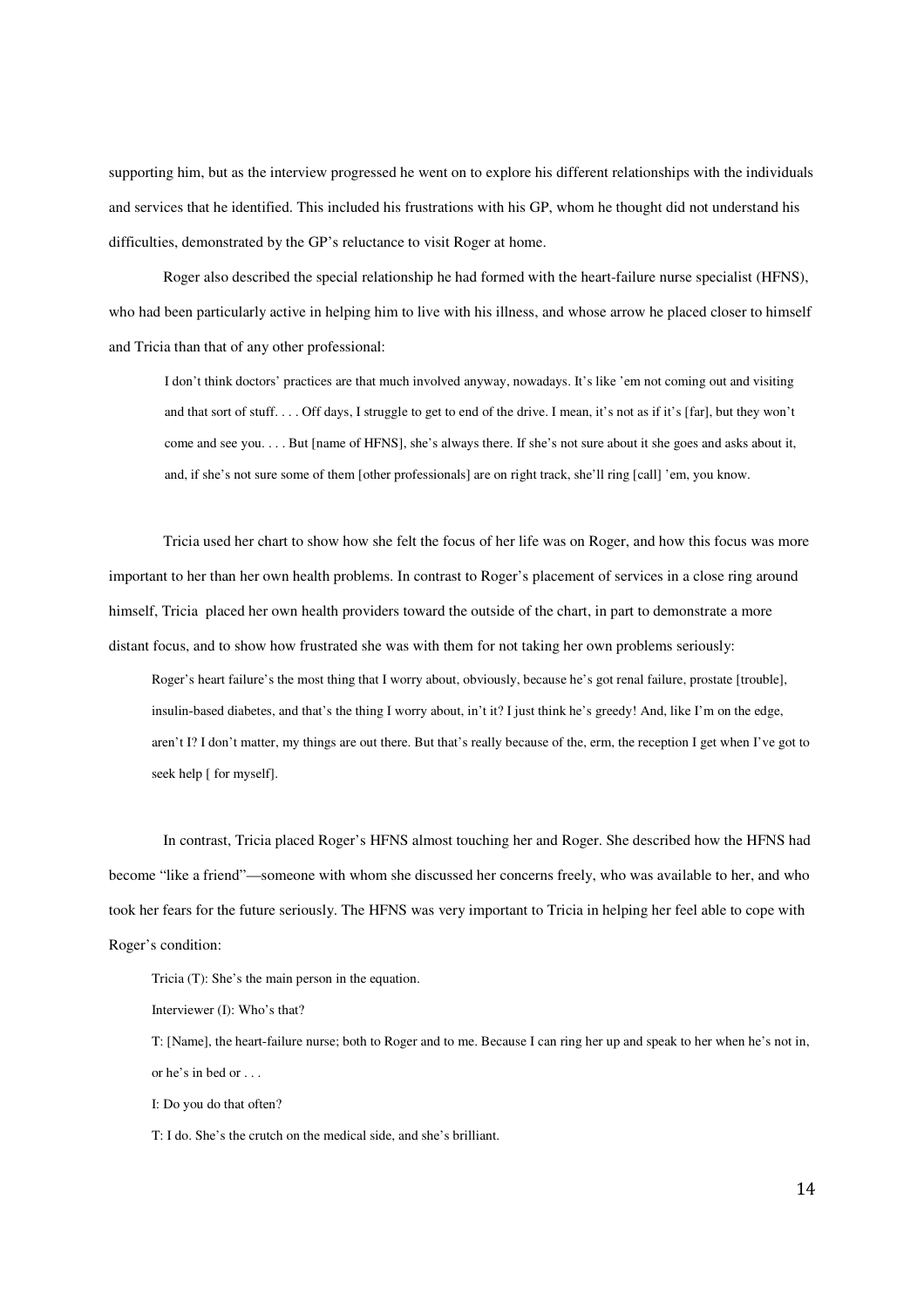Creating the Pictor chart helped Roger and Tricia describe and discuss their experiences; both participants commented on how much they had enjoyed the interview and the opportunity to discuss what it was like living with serious chronic illness. Tricia was particularly surprised by how the Pictor technique had encouraged her to consider her relationships with the various people involved. She explained this, pointing at her chart as she thought out loud:

So from that, I've learnt that that's part of this [indicates services for her being part of the overall picture]. Because of my worry, I suppose, that's [points to HFNS] the crutch I go for, in't it? [Pause] And that's [points to friends] my personal crutches. That's [indicates practice nurse and respiratory nurse specialist] just if I need it, and if she's [HFNS] not there, we have to go there [GP].

#### Analyzing Data From Pictor Interviews

Although the Pictor technique has its roots in a phenomenological reading of personal construct theory, we argue that it can be used within any theoretical and methodological approach related to the experience of collaborative working. As such, there cannot be a single method of analysis prescribed for any and all studies utilizing the technique; rather, researchers need to carry out a form of analysis congruent with their approach. Thus, a researcher using a narrative approach would be concerned with the story of the case as constructed through the use of the Pictor technique; a phenomenologist would seek to describe and/or interpret (depending on philosophical stance) what essentially constituted the particular experience of collaborative working; a construct theorist would look for the constructs people were using to make sense of the experience.

Despite these inevitable differences in the way researchers might analyze data from Pictor interviews, we offer some general guidelines and points for consideration. First and foremost, a researcher must recognize that in a Pictor interview, the data consist of both the chart and the transcribed discussion about it. At the very least, the researcher should have the accompanying chart available to examine while interpreting the content of an interview, to ensure clarity in making sense of what the participant has to say about a case. Greater richness of analysis is likely to be achieved by the researcher approaching the two forms of data in a more integrated fashion, moving iteratively from considering interesting aspects of the chart to the associated text and vice versa. This can be a very fruitful way of eliciting analytical categories or dimensions appropriate to the approach being used.

An example of this kind of approach can be found in the analysis of the Pictor interview data from the study of patient and carer experiences of multiprofessional collaborative working (Hardy et al., 2012; described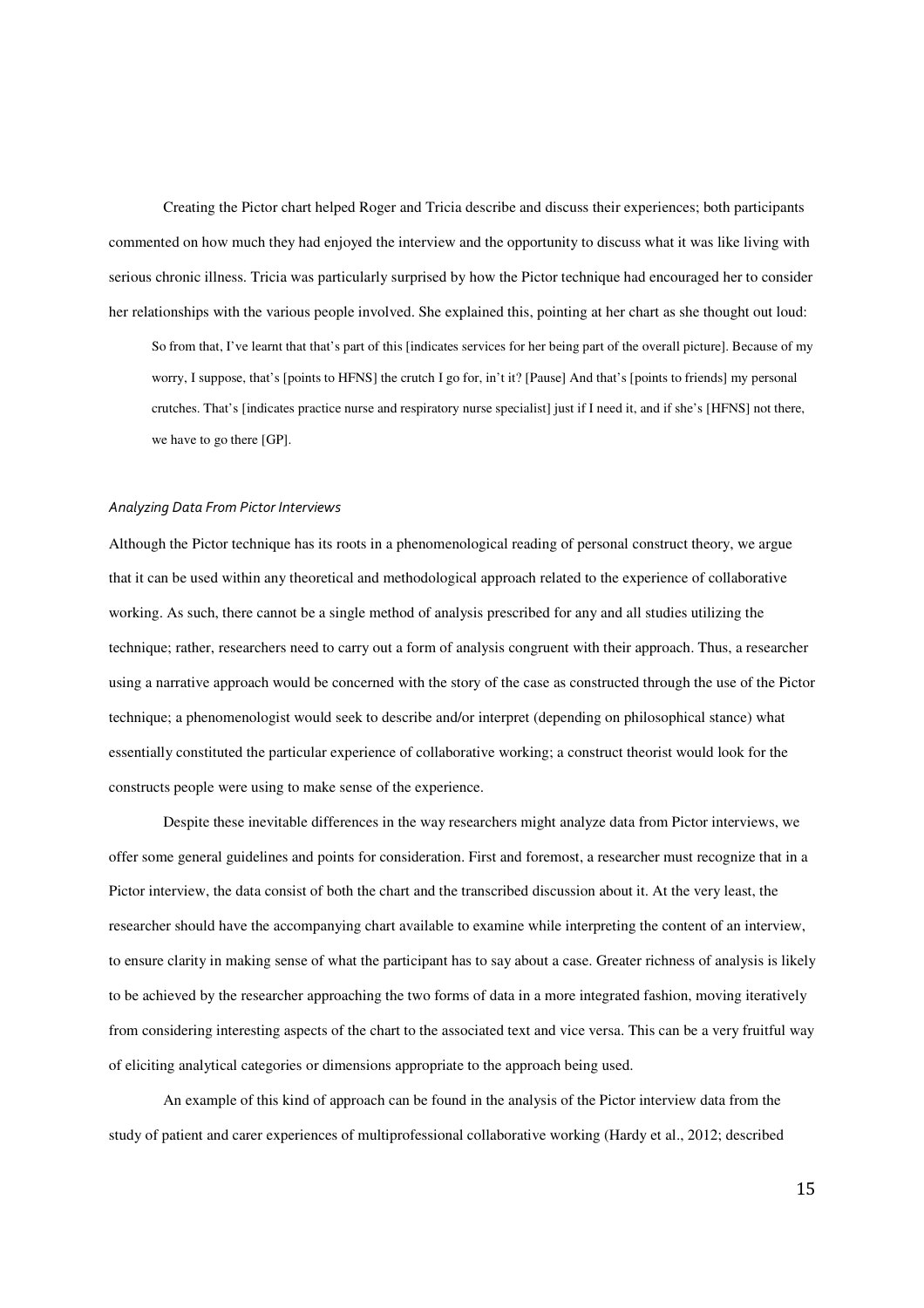above in relation to Figures 2 and 3). Following the participant interviews all charts were retained, arrows drawn around, and names replaced with pseudonyms to protect anonymity. These charts were then photographed and reduced in size to that of an ordinary sheet of office paper. When interview transcripts were analyzed the Pictor charts were available to view at all times, their reduced size making this more convenient. The charts were considered alongside the text, with interesting aspects of the text prompting the researcher to consider how this was reflected in the charts and vice versa.

For instance, across the participants' charts it was apparent that the patient and carer dyad at the center of the interview nearly always placed themselves adjacent to each other. This drew attention to sections of the interview transcripts where patients and carers described the couple as a unit, tackling the illness together. Another striking pattern in the charts was the location of the arrow representing the GP, which was frequently placed on the periphery or was missing altogether. This was interesting because it challenged the academic literature base and policy documents, which suggest that the GP has a central role in primary palliative care service delivery in the United Kingdom (Bliss, Cowley, & While, 2000; Thomas & Noble, 2007; Department of Health, 2009). The main researcher was thus prompted to look carefully at the transcript data to examine why patients and carers generally did not see their GP as central to their experience.

As the previous example shows, the Pictor technique allows the researcher to look for common patterns in charts across a whole sample of participants. These can provide valuable insights into the perspectives of different groups of participants. In several of our ongoing studies in community palliative care we have noted that district nurses quite frequently do not write a single arrow for themselves as an individual, but rather include themselves on one labeled "DN team" (or similar label). This is much less common for other professional groups. Looking at the relevant interviews, this pattern did seem to say something about the strong team identity that was often found in district nursing. It is vital to bear in mind that common patterns, in and of themselves, cannot automatically be assumed to be meaningful; the researcher must always go back to the interview text to draw a valid inference from such patterns.

The analysis of the Pictor-based interviews in the "Unpicking the Threads" study (Hardy et al., 2012) illustrates how identifying patterns across charts can facilitate the understanding of complex transcript data, especially in relatively large studies. We interviewed 78 participants from numerous different professional groups as well as a small sample of patients and carers, focusing on the relationships between generalist nurses working in the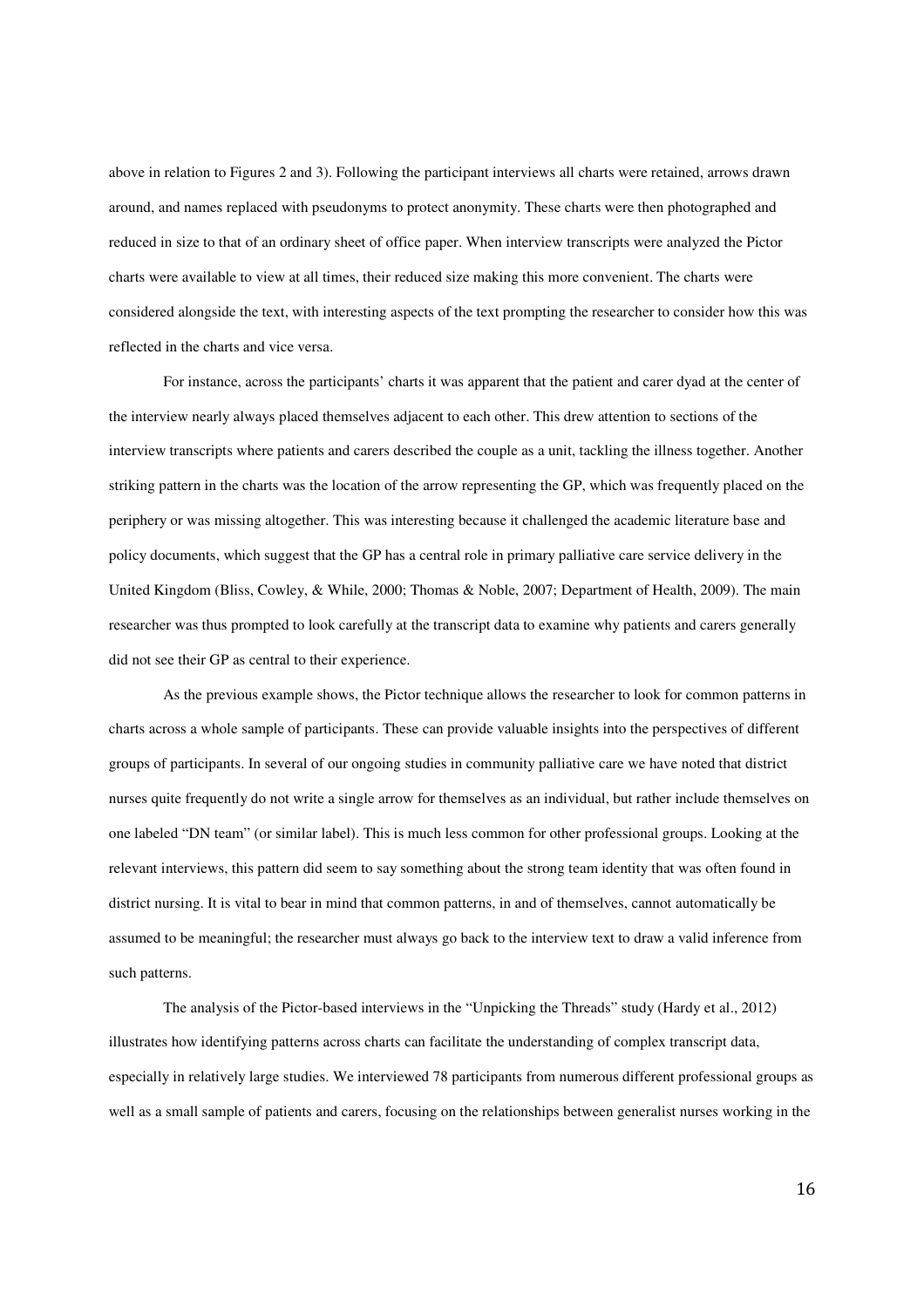community, and specialist cancer and long-term-condition nurses (some based in the community and some in the acute sector). Looking at the Pictor charts from these groups, it was immediately apparent that charts in the form of a "timeline" were much more common for the specialist nurses—and especially the acute-based specialist nurses than for the community generalist nurses. In timeline charts, arrows are placed to represent the patient's journey through services and interventions, and the places of the participant and other professionals in the journey. Such charts and the talk associated with them tend to portray less about the relationships among different professionals and lay people than do the more frequently used "network" charts such as the one shown in Figure 1.

Examining the narratives in the transcripts, we were confident that this pattern did relate to differences in the way the groups of nurses experienced collaborative working around these patients. The acute-sector specialist nurses would often be involved with a patient over a considerable period of time, but their main interaction was focused around key milestones in the illness trajectory: diagnosis, exacerbations, the start and end of treatment periods, and so forth. They also tended to have limited understanding of how generalist nursing roles were configured and how services were organized in the community. In contrast, generalist community nurses (especially community matrons) had a broader involvement with patients and their families over time, often became involved in coordinating care from many services, and tended to have a much wider understanding of the family and the social contexts in which patients lived. The network chart enabled them to portray this kind of understanding better than a timeline.

#### Discussion and Conclusions

In this section we examine how the Pictor technique relates to other visual methods in qualitative research. We consider potential challenges for and limitations of the technique, discuss plans for its future development, and conclude with some reflections on its potential to contribute to the development of collaborative working in health and social care.

#### Pictor as a Visual Method

Although qualitative researchers still predominantly collect data in the form of the spoken or written word—using interviews, focus groups, diaries, and so forth—there is a growing interest in making use of visual media (Reavey, 2011). Images in the form of photographs, drawings, collages, and video footage are used to facilitate participants' reflections and/or illustrate how particular phenomena are experienced by them. Sometimes preexisting images are used (Gill, Henwood, & McLean, 2000; Howarth, 2011), sometimes they are produced by researchers (Pink, 1999),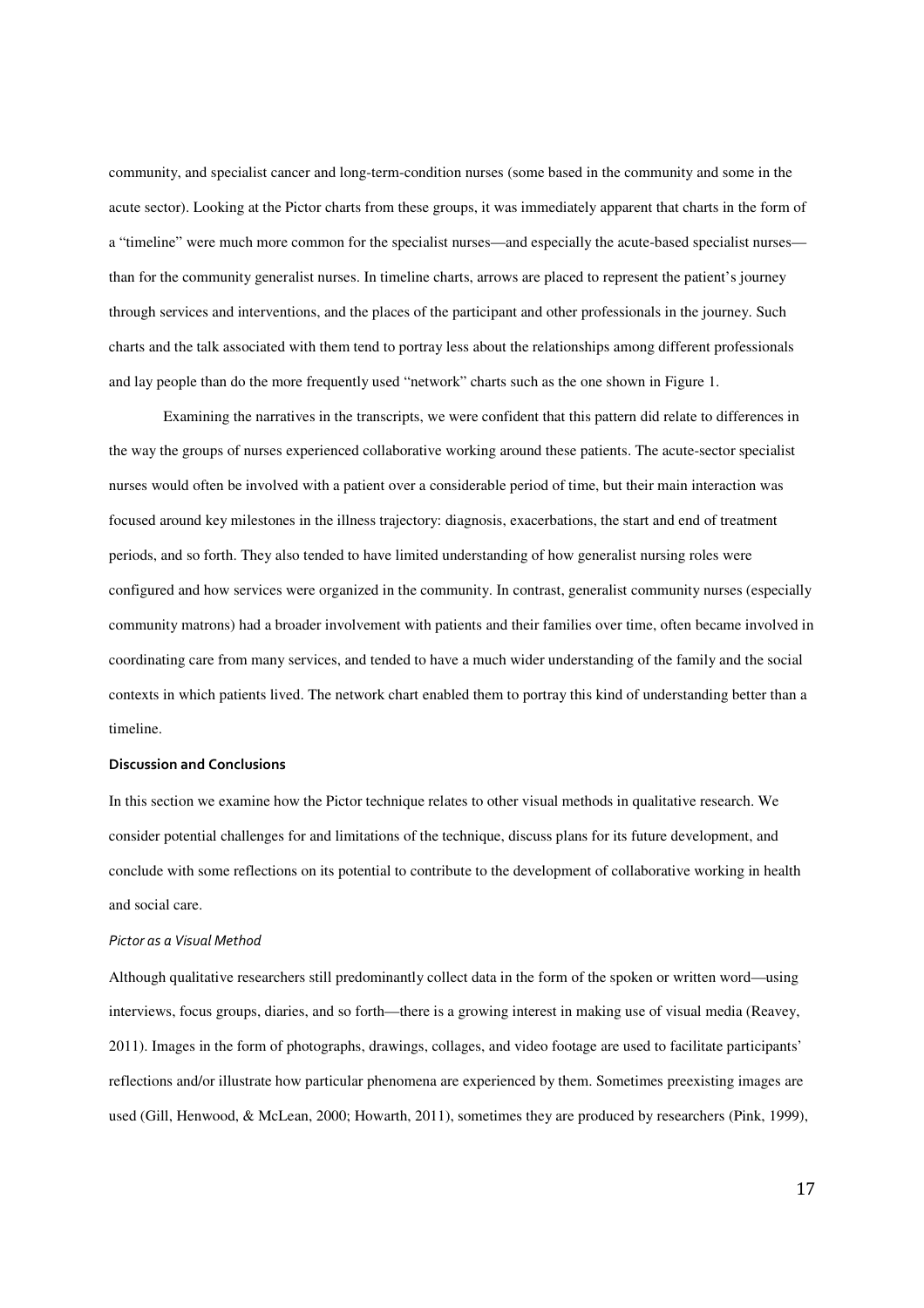and sometimes they are produced by research participants (Radley, Hodgetts, & Cullen, 2005; Yamada & Kato, 2006).

Despite this current popularity, producing a generic definition of what constitutes a visual method remains problematic (Banks, 2001; Prosser, 1998; Rose, 2007). Although we recognize, along with Emmison (2004), the danger of "imposing a spurious unity" (p. 255) across the diversity of visual images used in research, we believe that a pragmatic definition that describes common features of their use across disciplines and methodologies is useful for clarifying discussion. We therefore use the term *visual methods* to refer to the use of visual data in the form of extant images and/or images generated by the participant or researcher to address an empirical question, whereby these images are interpreted by the researcher and/or participants as an expression of meaning.

The Pictor technique is most closely aligned with those visual methods that facilitate a graphic representation of relationships and interactions, to help the participant reflect on how these relate to their experience. The most similar technique, both in form and purpose, is the ecomap (Ray & Street, 2005), which has been used to examine networks of social support for carers of people with chronic illness. In this technique, the carer draws a circle representing him- or herself in the center of a piece of paper and surrounds this with other circles, each labeled to represent a person (e.g., son, friend), group (e.g., coffee group), or institution (e.g., church, community nurses) in his or her social network. Lines are drawn from the inner circle to the outer ones to indicate the nature of the perceived relationships. For instance, thickness of lines can be used to indicate the strength of relationships, hash marks over the line show a stressful or conflicted relationship, and so forth. Arrows can be drawn next to the lines to indicate the main direction of flow of emotional, physical, or other resources between the parties.

Ecomaps are reported to have many of the same advantages as Pictor charts. Rempel, Neufeld, and Kushner (2007) stated that participants engage well with the technique, and note the advantages of its pictorial nature for those who might otherwise struggle to put abstract ideas into verbal form. They argued that it is an adaptable research tool that can be used with different populations of participants and within different methodological approaches, including ethnography, narrative inquiry, and grounded theory. We would also note that neither ecomaps nor Pictor charts rely on the artistic ability of participants, unlike some drawing- or photography-based methods. The limited literature on ecomaps is focused on carers, but there is no reason they could not also be used with patients (at least those who have the mental and physical capacity to perform the task).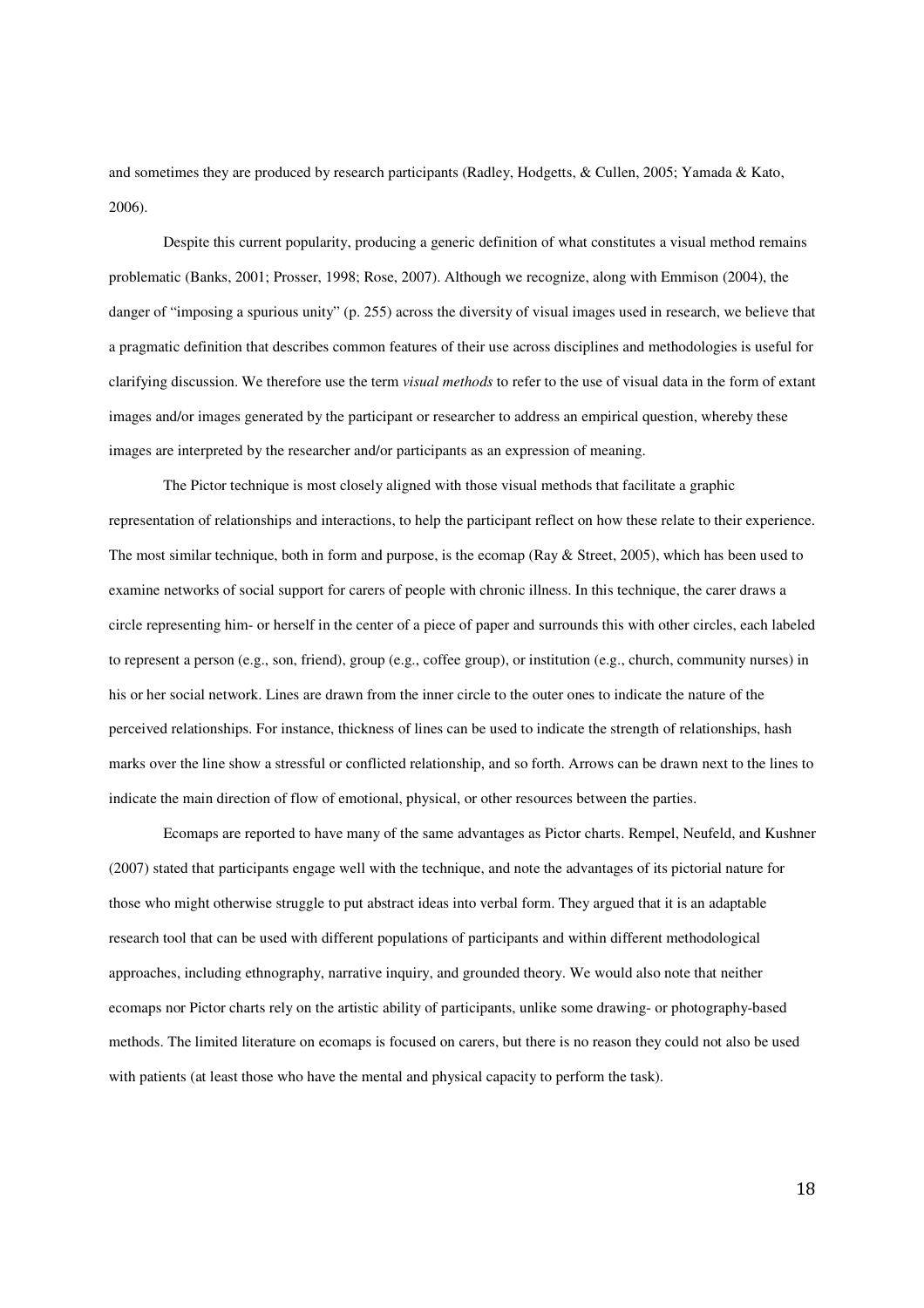Despite these similarities, there are some significant differences between the two techniques. Ecomaps reveal the nature and quality of relationships between the participant and each member of his or her network, whereas Pictor charts also allow the participant to depict and explore perceived relationships between other network members. Pictor charts are more flexible in form than ecomaps, allowing participants to lay arrows out in whatever configurations best enable them to talk about the case, whereas ecomaps use the fixed format of a central circle with surrounding small circles. It is likely that the relative flexibility of Pictor charts also allows the researcher to be less directive than published articles suggest is the case for ecomaps. Overall, we believe that although Pictor charts and ecomaps draw on similar principles, they are each best suited to somewhat different research aims. When researchers seek to compare and contrast the nature of different forms of support from different people, ecomaps are especially useful; when the goal is to examine relationship dynamics and role perceptions in networks of care as a whole, Pictor charts are the better choice.

#### Challenges and Limitations of Using the Pictor Technique

In our experience, the ways participants depict experiences of collaborative working on Pictor charts vary considerably. This raises the question of whether some ways of carrying out the task of chart construction tend to lead consistently to richer data than others, and if so, whether that should influence the guidance given by the researcher to the participant. Bravington (2011) addressed these points in a study examining how the Pictor technique was used by nursing and midwifery undergraduate students to reflect on experiences of collaborative working during placements. She found that there were three key elements that tended to facilitate a full and productive discussion of experiences of collaborative working, which together constituted what she referred to as a "classic chart." A classic chart is:

- *Case-specific*: Focusing on one particular case, rather than a series of them or a generic representation of a typical case. *Interrelational*: Using the placement of arrows—both their direction and their proximity—specifically to show something about the relationships between the people they represent. Charts that are low on interrelationality often have a linear appearance—for instance, showing a series of arrows representing people with a similar type of involvement in the case arranged in a line—which fails to indicate anything about the nature of the relationships among the people.
- *Complex*: Includes a relatively large and diverse selection of people involved in the case, and attempts to represent through the chart their differing types of involvement.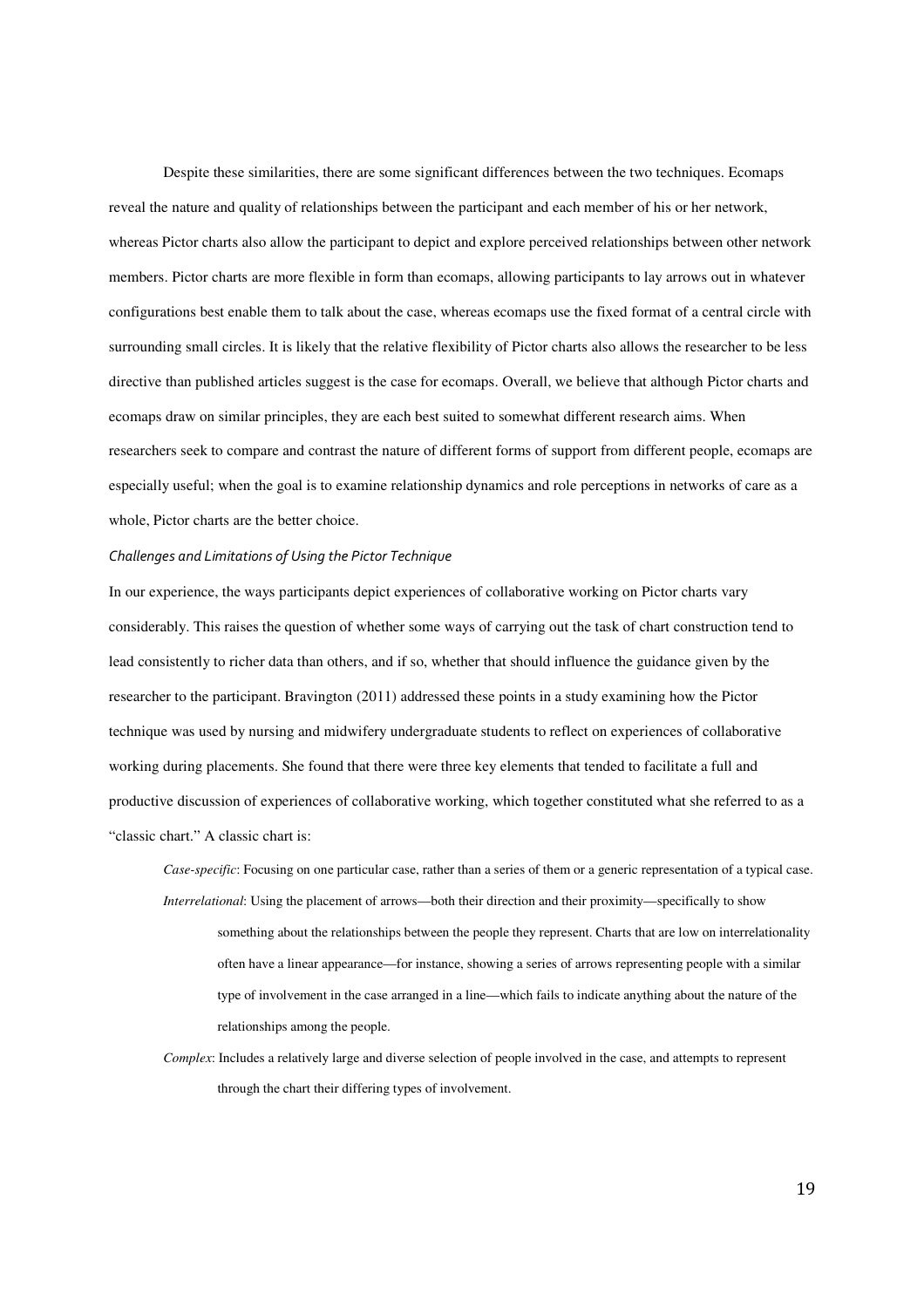Bravington's findings ring true to our experience of using Pictor charts in our studies of collaboration in palliative and supportive care.

We suggest that the instructions given to participants incorporate the three elements listed above: that they should focus on a particular case; that they should use the arrows to show how they perceive relationships among all of those involved in the case; and that they should think about everyone who was involved in the case and be inclusive in those they represent with the arrows, rather than just concentrating on a few key players. One issue that is quite frequently raised when we give conference or workshop presentations on the Pictor technique is our exclusive use of arrow shapes to represent those involved in a case. This is seen by some as restrictive, because participants might prefer to use different shapes to represent specific people and the nature of relationships among and between them. We encourage researchers to experiment with adaptations of Pictor charts using different representational shapes, but we remain convinced that the core technique should include the use of arrows only, for three main reasons.

First, using arrows encourages a focus on relationships and interaction, which is crucial for research exploring collaborative working and similar issues. If participants were given a choice of shapes to represent different people or agencies, the likelihood is that they would tend to focus on the distinctive qualities of each individual or agency represented, rather than on relationships between them. Second, the exclusive use of arrows facilitates comparisons across cases. We have noted above that although this needs to be done with caution, it can be very useful in highlighting consistent differences in experiences of collaborative working across different groups of participants. Third, restricting the representations to arrows keeps the task of creating a Pictor chart relatively simple; adding the choice of shapes as part of the procedure might overcomplicate the technique for participants.

We highlighted previously the potential limitations relating to the physical requirements of the Pictor technique and to participant understanding of it. Our use of it with seriously ill, even bedbound patients has shown that it is not restricted to physically able participants, but modifications do need to be made when the physical tasks of writing out and placing arrows are problematic. There is inevitably a danger of leading participants when the interviewer is required to place the arrows for them, but this might be the lesser of two evils when the alternative is to deny certain people the chance to contribute to research. For example, in studies on palliative and supportive care **[AU Q: 10]** it would be a major loss to exclude some of the sickest patients because they struggle with writing and placing arrows. As with other visual methods, the one physical characteristic that would prevent participation is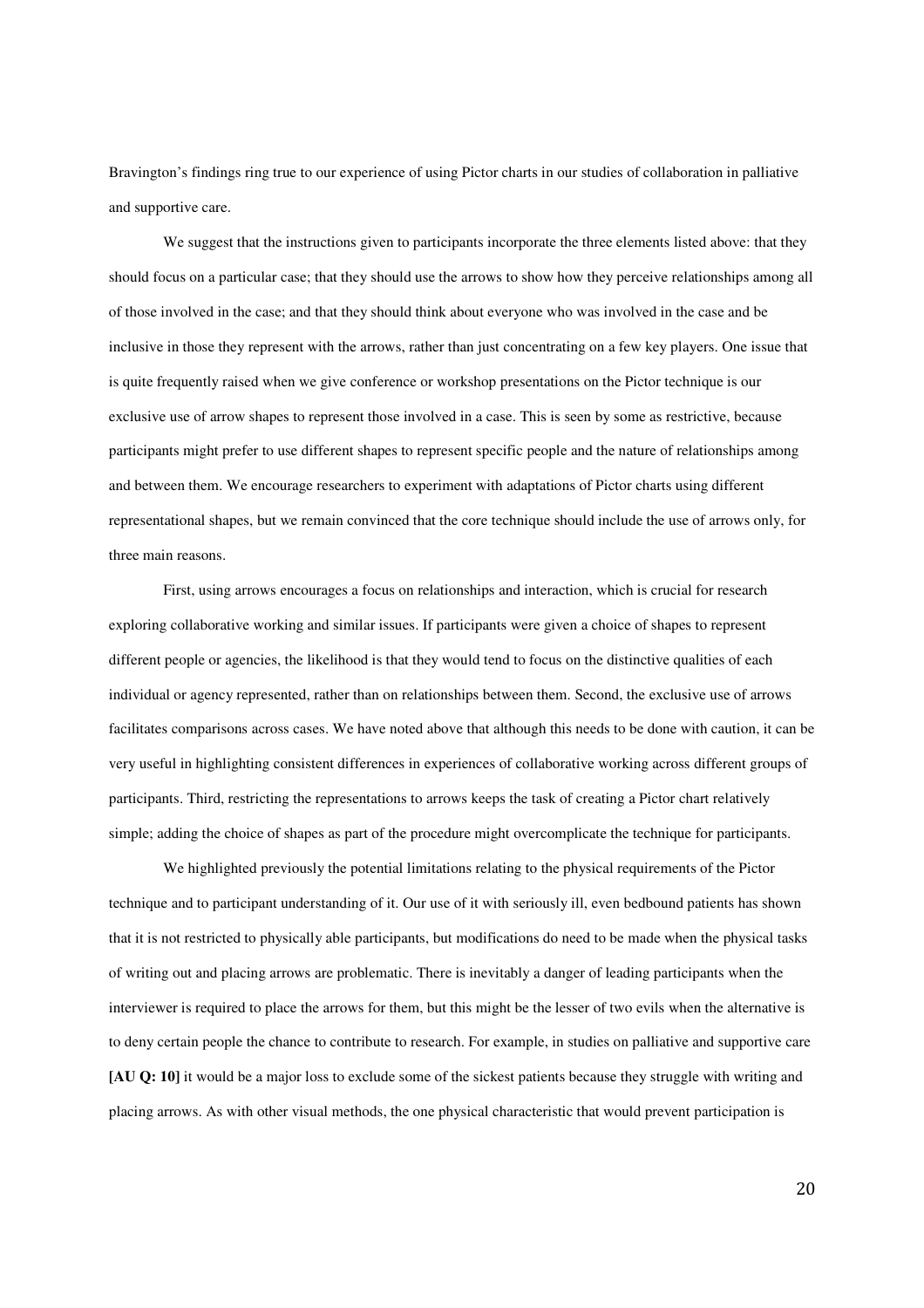serious visual impairment; the Pictor technique does require the participant to be able to look at the chart both as they create and as they discuss it with the interviewer.

Since we recognized the need to modify the Pictor technique for use with patients and carers, we have encountered very few instances of participants (professional or lay) struggling to understand what was required of them. Nevertheless, it is true that some people take to the technique more readily than others. When participants appear anxious or uncertain about Pictor, we recommend the strategies we described earlier: showing them a "dummy" version of a chart (preferably on a different topic to the one under consideration), separating the tasks of compiling arrows and laying them out to create the chart, and staying with the participant during chart construction to offer encouragement. Sometimes we found that those who were initially unsure about what was required developed a better grasp of the purpose of the technique during the interview; for these people in particular, the interviewer should make it clear that the chart can be modified or added to in the course of discussing it.

#### Future Directions for the Development of Pictor

We are currently looking at a variety of further developments in the use of the Pictor technique. We are keen to widen its use in research on collaborative working, first by employing the technique in areas outside of those that have up to now been the focus of our own work; for instance, in the care of older people, learning-disability services, and child protection. We are also exploring the potential use of the technique outside of health and social care altogether; promising settings include the criminal justice system and arts event organization. A second way the use of the technique in research might be widened is in terms of the types of design into which it is incorporated. Colleagues at Cambridge University are currently using it in a longitudinal study of the support given to lung cancer and COPD patients and their carers.. In their study, each participant creates a Pictor chart at two points in the illness trajectory, as does their identified main carer and the health professional(s) with main responsibility for the patient. We see opportunities, as well as significant challenges, in using the Pictor in longitudinal qualitative research.

Although we developed the Pictor technique as a research tool, some members of our team have had considerable experience using it in training and development for health and social care staff. This includes training in case management for community nurses and other professional groups, and workshops on its use as a reflective tool for individuals and teams. The response to the technique from these groups has been overwhelmingly positive; they have found it to be an engaging and stimulating way to reflect on and learn about collaborative working. Feedback from participants mirrored the views of Bravington's (2011) nursing and midwifery students, who felt that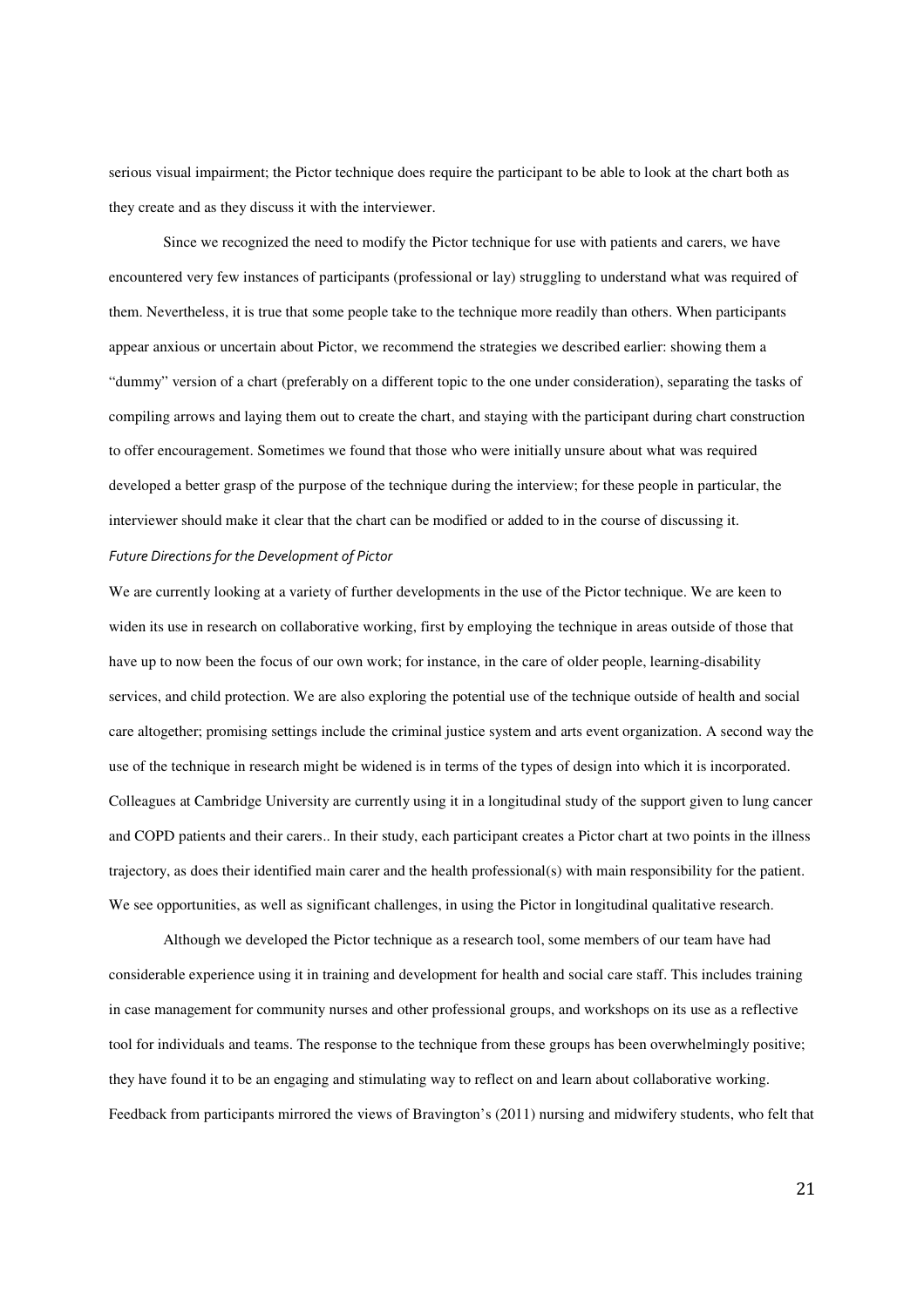the flexible and visual nature of the technique gave it real advantages over other reflective techniques. We intend to build on our experiences to produce training packages and materials that will enable a wide range of professionals to try out the Pictor technique as part of their personal and professional development.

#### Developing Collaborative Working: The Potential Contribution of Pictor

On the basis of our experience using the Pictor technique in research, training, and professional development, we believe that the technique can make a valuable contribution to improving collaborative working in health and social care settings. In the research context, it is able to draw attention to aspects of collaborative working that could be underplayed or overlooked by other methods. For example, in our ongoing research in palliative and supportive care, the use of Pictor charts has highlighted the importance of personal relationship networks among different professionals in facilitating effective collaboration. This has direct implications for policy and practice: professionals facilitating organizational change in service delivery rarely take this factor into consideration, and all too often disrupt such networks rather than facilitating and reaping the benefits from them. In training and development work, Pictor charts can help foster mutual understanding of roles and identities, and clarify how these are enacted in practice; this can be especially valuable for new roles. The Pictor technique can also be used to learn lessons from specific cases in the context of clinical supervision or in a team development session.

#### Declaration of Conflicting Interests

The authors declared no potential conflicts of interest with respect to the research, authorship, and/or publication of this article.

#### Funding

The authors disclosed receipt of the following financial support for the research, authorship, and/or publication of this article: The empirical examples provided in this article were drawn from research funded by Macmillan Cancer Support and the University of Huddersfield.

#### Notes

1. If arrow-shaped adhesive notes are not readily available, it is perfectly acceptable to create arrows out of card stock. The main advantage of the adhesive notes, other than saving effort, is that they will stick to the paper when the participant creates a Pictor chart, but not so firmly that they cannot be moved. If the interviewer is using card arrows, care will need to be taken that they are not dislodged before the end of the process.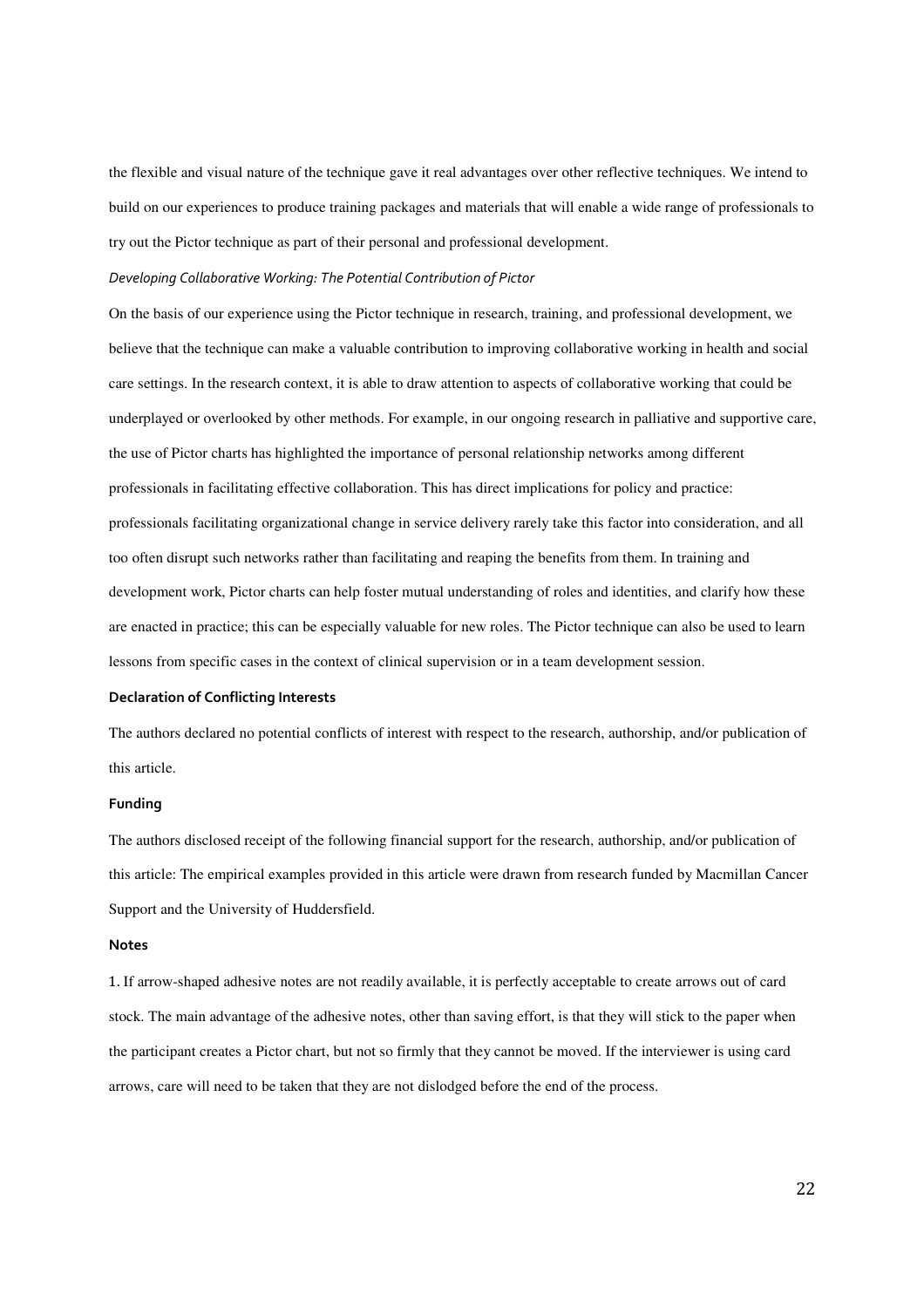2. Community matrons are a fairly new role in the British National Health Service, typically having casemanagement responsibilities for patients with multiple comorbidities, with a brief that strongly emphasizes the avoidance of hospital admissions.

3. The study was funded by Macmillan Cancer Support.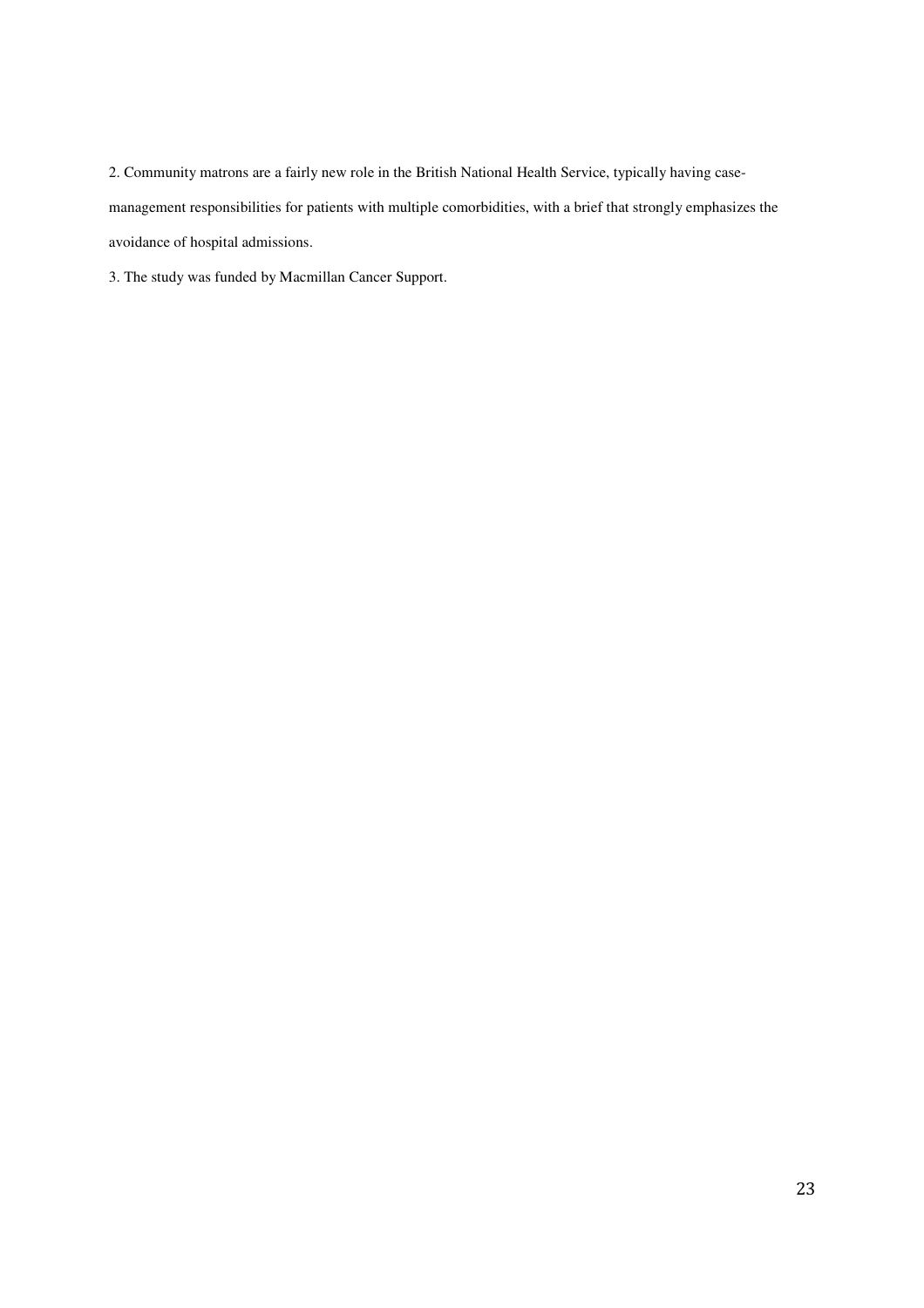#### References

Banks, M. (2001). *Visual methods in social research.* London: Sage.

- Bliss, J., Cowley, S. & While, A. (2000). Interprofessional working in palliative care in the community, a review of the literature. *Journal of Interprofessional Care*, 14(3), 281-90.
- Bravington, A. (2011) *Using the Pictor technique to reflect on collaborative working in undergraduate nursing and midwifery placements.* (Master's thesis, University of Huddersfield, United Kingdom). Retrieved from http://eprints.hud.ac.uk/id/eprint/13720
- Butt, T. W. (1998). Sociality, role and embodiment. *Journal of Constructivist Psychology*, *11*(2), 105-116.
- Butt, T. W. (2003). The phenomenological context of PCP. In F. Fransella (Ed.), *International handbook of personal construct psychology* (pp. 379-386). Chichester, UK: Wiley.
- Catchpole, K., Mishra, A., Handa, A., & McCulloch, P. (2008). Teamwork and error in the operating room: Analysis of skills and roles. *Annals of Surgery*, *274*(4), 699-706.
- Choi, B. C. K., & Pak, A. W. P. (2006). Multidisciplinarity, interdisciplinarity and transdisciplinarity in health research, services, education and policy: 1. Definitions, objectives, and evidence of effectiveness. *Clinical and Investigative Medicine*, *29*(6), 351-364.
- Department of Health (2009). *End of life care ctrategy: Quality markers and measures for end of life care*, London: Department of Health. Retrieved from http://www.londonhp.nhs.uk/wp-content/uploads/2011/03/DH-EOLC-strategy.pdf
- Emmison, M. (2004). The conceptualization and analysis of visual data. In D. Silverman (Ed.), *Qualitative research: Theory, method and practice* (pp. 246-265). London: Sage.
- Fransella, F., Bell, R., & Bannister, D. (2004). *A manual for repertory grid technique* (2nd ed.). Chichester, UK: Wiley.
- Gill, R., Henwood, K., & McLean, C. (2000). The tyranny of the six-pack: Men talk about idealized images of the male body in popular culture. In C. Squire (Ed.), *Culture in psychology* (pp. 97-114). London: Routledge.

Godlee, F. (2012). Integrated care is what we all want. *British Medical Journal*, *344*(7860), 3959 doi:10.1136/bmj.e3959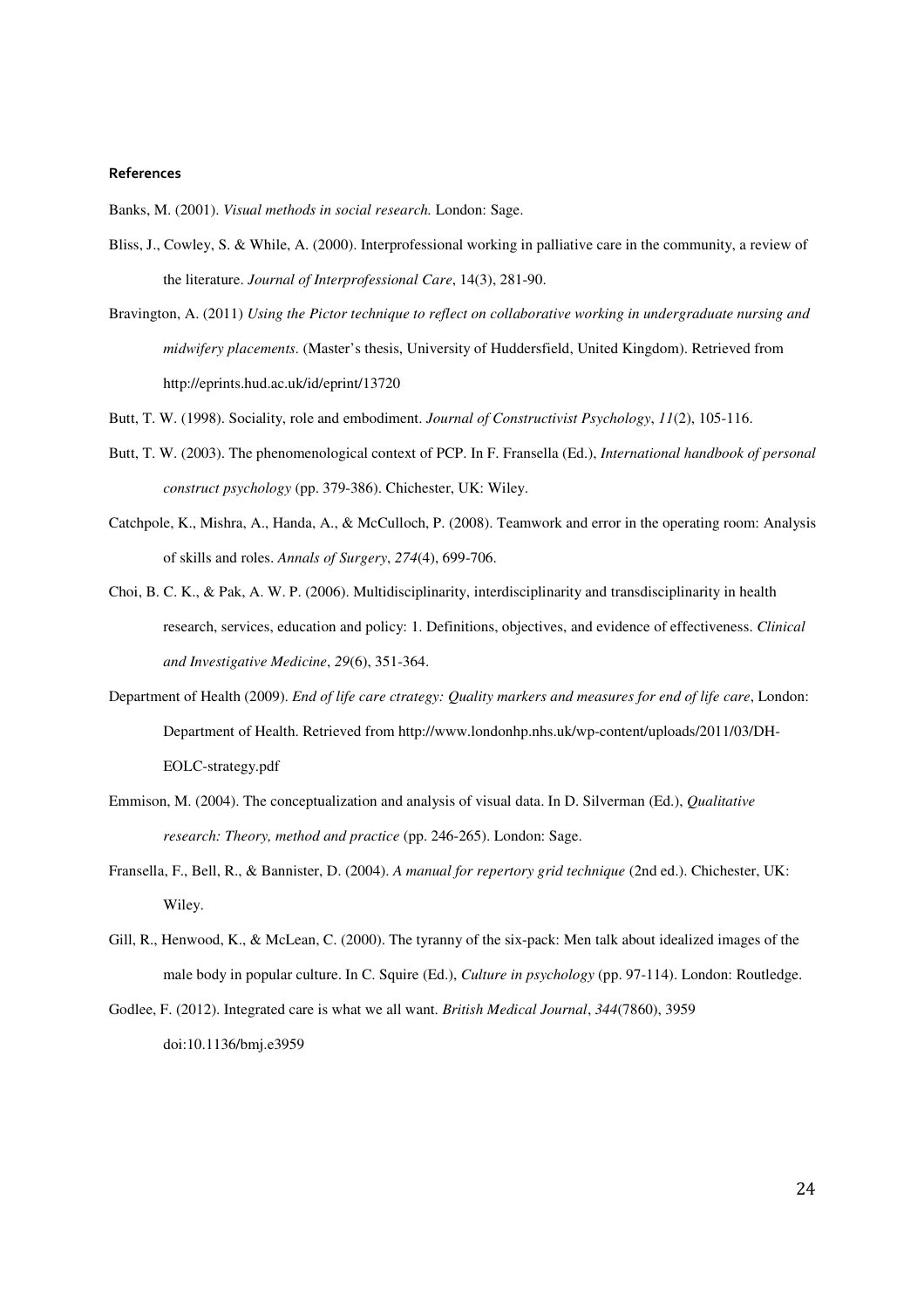- Gröne, O., & Garcia-Barbero, M. (2001). Integrated care: A position paper of the WHO European office for integrated health care services. *International Journal of Integrated Care*, *1*(1), 1-10. Retrieved from http://www.ijic.org/index.php/ijic/article/view/URN%3ANBN%3ANL%3AUI%3A10-1-100270/56
- Gulliver, P., Towell, D., & Peck, E. (2003). Staff morale in the merger of mental health and social care organizations in England. *Journal of Psychiatric and Mental Health Nursing*, *10*, 101-107.
- Hardy, B., King, N., & Firth, J. (2012) **[AU Q: 19]**. Applying the Pictor technique to research interviews with people affected by advanced disease *Nurse Researcher*. 20(1), 6-10 .
- Hargreaves, C. P. (1979). Social networks and interpersonal constructs. In P. Stringer and D. Bannister (Eds.), *Constructs of sociality and individuality* (pp. 153-175). London: Academic Press.
- Haringey Local Safeguarding Children Board. (2009). *Serious case review: Baby Peter. Executive Summary.* Retrieved from http://www.haringeylscb.org/executive\_summary\_peter\_final.pdf
- Howarth, C. (2011). Towards a visual social psychology of identity and representation: Photographing the self, weaving the family in a multicultural British community. In P. Reavey (Ed.), *Visual methods in psychology: Using and interpreting images in qualitative research* (pp. 241-254). Hove, UK: Psychology Press.
- Kelly, G. A. (1955). *The psychology of personal constructs*. New York: Norton.
- King, N. (2011). *Using the Pictor technique to explore collaborative working in health care* [PowerPoint slides]. Keynote address presented at the Global Conference for Qualitative Health Research, Seoul, Korea.
- King, N., Melvin, J., Ashby, J., & Firth, J. (2010). Community palliative care: Role perception. *British Journal of Community Nursing*, *15*(2), 91-98. Retrieved from http://www.ncbi.nlm.nih.gov/pubmed/20220622
- Kivimäki, M., Sutinen, R., Elovainio, M.,Vahtera, J., Räsänen, K., Töyry, S. … Firth-cozens, J. (2001). Sickness absence in hospital physicians: 2 year follow up study on determinants. *Occupational and Environmental Medicine*, *58*, 361-366.
- Morey, J. C., Simon, R., Jay, G. D., Wears, R. L., Salisbury, M., Dukes, K. A., & Berns, S. D. (2002). Error reduction and performance improvement in the emergency department through formal teamwork training: Evaluation results of the Medteams Project. *Health Services Research*, *37*(6), 1553-1581.
- Pink, S. (1999). A woman, a camera and the world of bullfighting: Visual culture, experience and the production of anthropological knowledge. *Visual Anthropology, 13*, 71-86.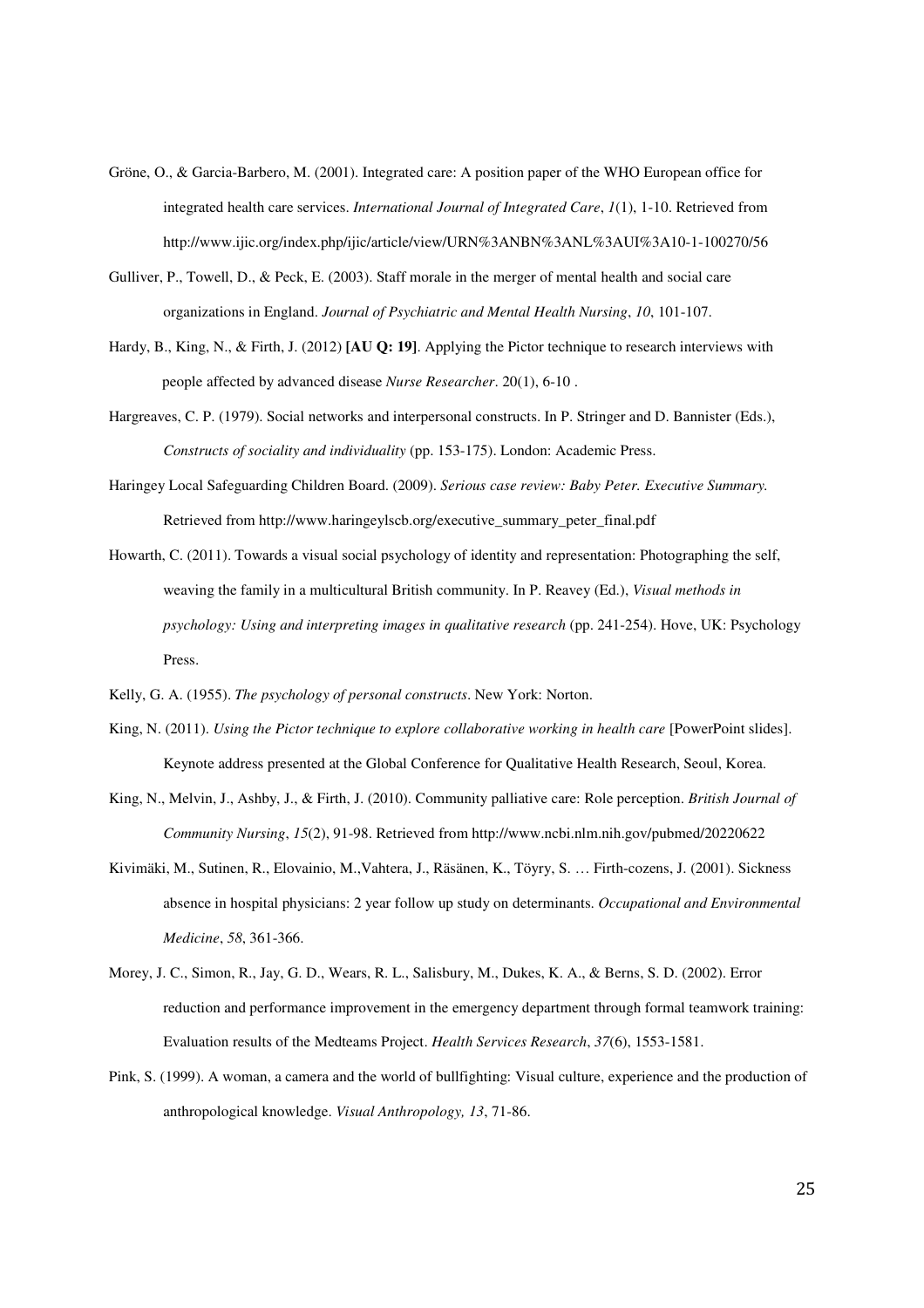Prosser, J. (1998). *Image-based research: A sourcebook for qualitative researchers.* London: Routledge.

- Radley, A., Hodgetts, D., & Cullen, A. (2005). Visualizing homelessness: A study in photography and estrangement. *Journal of Community & Applied Social Psychology*, *15*, 273-295.
- Ray, R. A., & Street, A. F. (2005). Ecomapping: An innovative research tool for nurses. *Journal of Advanced Nursing*, *50*(5), 545-552.
- Reavey, P. (2011). *Visual methods in psychology: Using and interpreting images in qualitative research*. Hove, UK: Psychology Press.
- Rempel, G. R., Neufeld, A., & Kushner, K. E. (2007). Interactive use of genograms and ecomaps in family caregiving research. *Journal of Family Nursing, 13*(4), 403-419. doi:10.1177/107480707307917
- Rose, G. (2007). *Visual methodologies: An introduction to the interpretation of visual materials* (2nd ed.). London: Sage.
- Ross, A. (2005). *Collaborative working between district nurses and social workers*. Unpublished PhD thesis, University of Huddersfield, United Kingdom.
- Ross, A., King, N., & Firth, J. (2005). Interprofessional relationships and collaborative working: Encouraging reflective practice. *Online Journal of Issues in Nursing*, *10*(1), Art. 3. doi:10.3912/ojin.vol10no01man03
- Thomas, K. & Noble, B. (2007) Improving the delivery of palliative care in general practice: An evaluation of the first phase of the Gold Standards Framework. *Palliative Medicine*, 21, 49-53.
- Walker, B. M., & Winter, D. A. (2007). The elaboration of personal construct psychology. *Annual Review of Psychology, 58*, 453-477. doi:10.1146/annurev.psych.58.110405.085535
- Warren, W. (1990). Is personal construct psychology a cognitive psychology? *International Journal of Personal Construct Psychology*, *3*(4), 393-414. doi:10.1080/10720539008412828
- Xyrichis, A., & Ream, E. (2008). Teamwork: A concept analysis. *Journal of Advanced Nursing, 61*(2), 232-241. doi:10.1111/j.1365-2648.2007.04496.x
- Yamada, Y., & Kato, Y. (2006). Images of circular time and spiral repetition: The generative life cycle model. *Culture & Psychology, 12*(2), 143-160.

#### Author Biographies

**Nigel King**, PhD, is a professor in applied psychology and director of the Centre for Applied Psychological Research, University of Huddersfield, in Huddersfield, United Kingdom.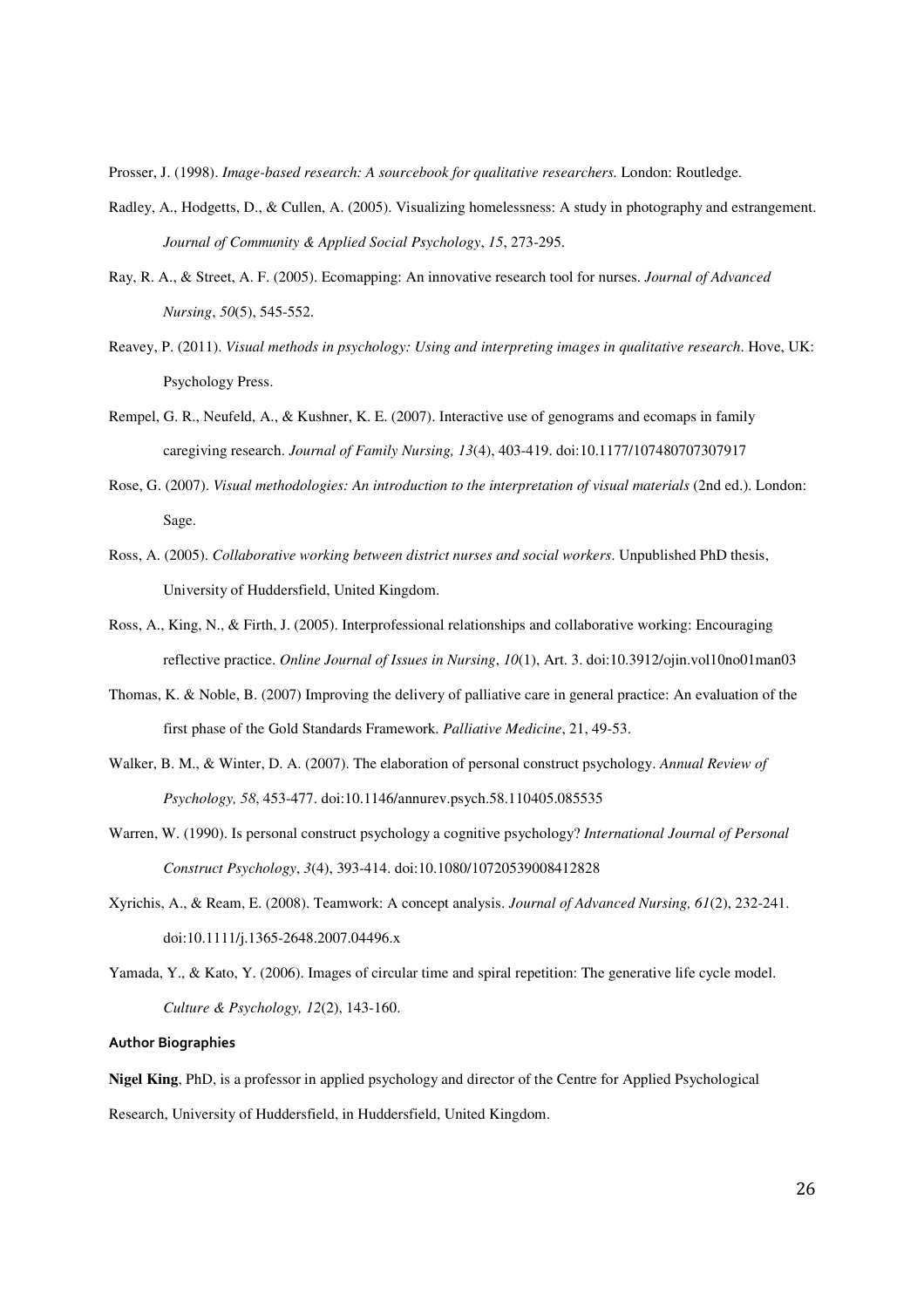**Alison Bravington**, MSc, is a doctoral student at the Hull York Medical School, University of Hull, in Hull, United Kingdom.

**Joanna Brooks**, PhD, is a research fellow in the Centre for Applied Psychological Research, University of Huddersfield, in Huddersfield, United Kingdom.

**Beth Hardy**, RGN, PhD, is a senior research fellow in the Faculty of Medicine and Health Sciences, University of Nottingham, Nottingham, United Kingdom.

**Jane Melvin** is a senior research fellow in the Centre for Applied Psychological Research, University of Huddersfield, in Huddersfield, and an end-of-life care facilitator at St. Helens & Knowsley Teaching Hospitals National Health Service Trust, United Kingdom.

**David Wilde**, PhD, is a senior lecturer in psychology at Nottingham Trent University in Nottingham, United Kingdom.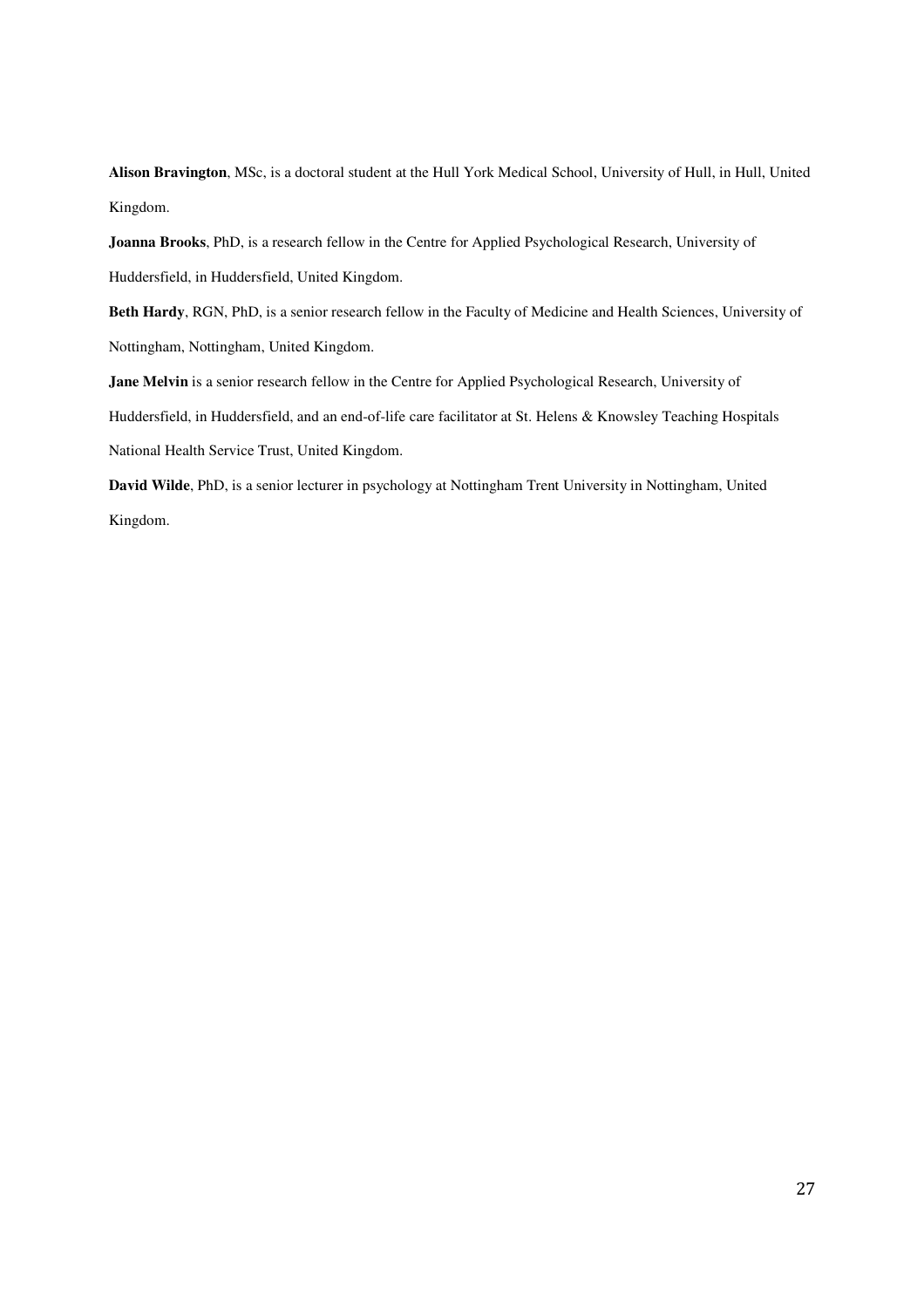

Figure 1. Pictor chart from a health professional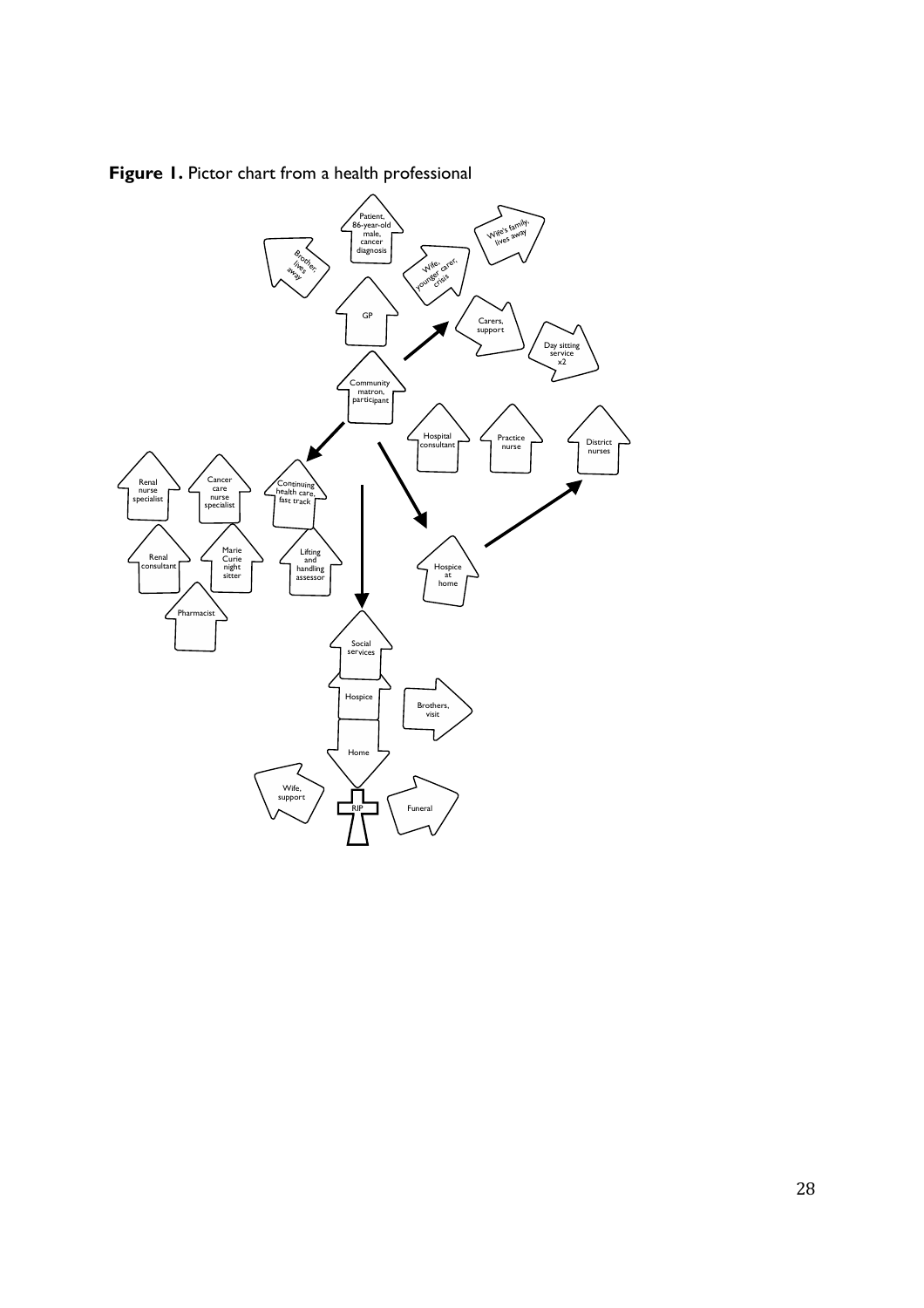